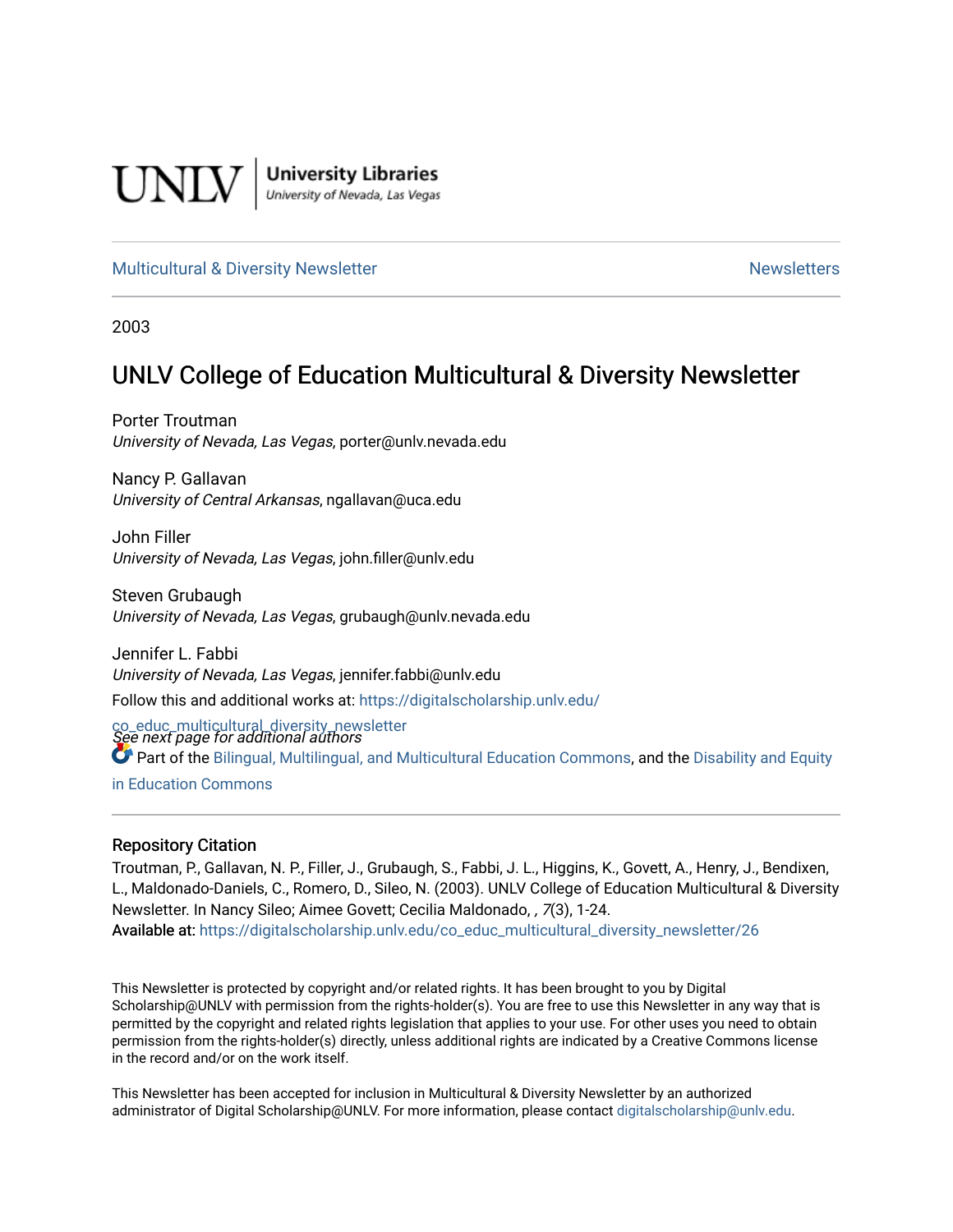#### Authors

Porter Troutman, Nancy P. Gallavan, John Filler, Steven Grubaugh, Jennifer L. Fabbi, Kyle Higgins, Aimee Govett, Jean Henry, Lisa Bendixen, Cecilia Maldonado-Daniels, Deborah Romero, and Nancy Sileo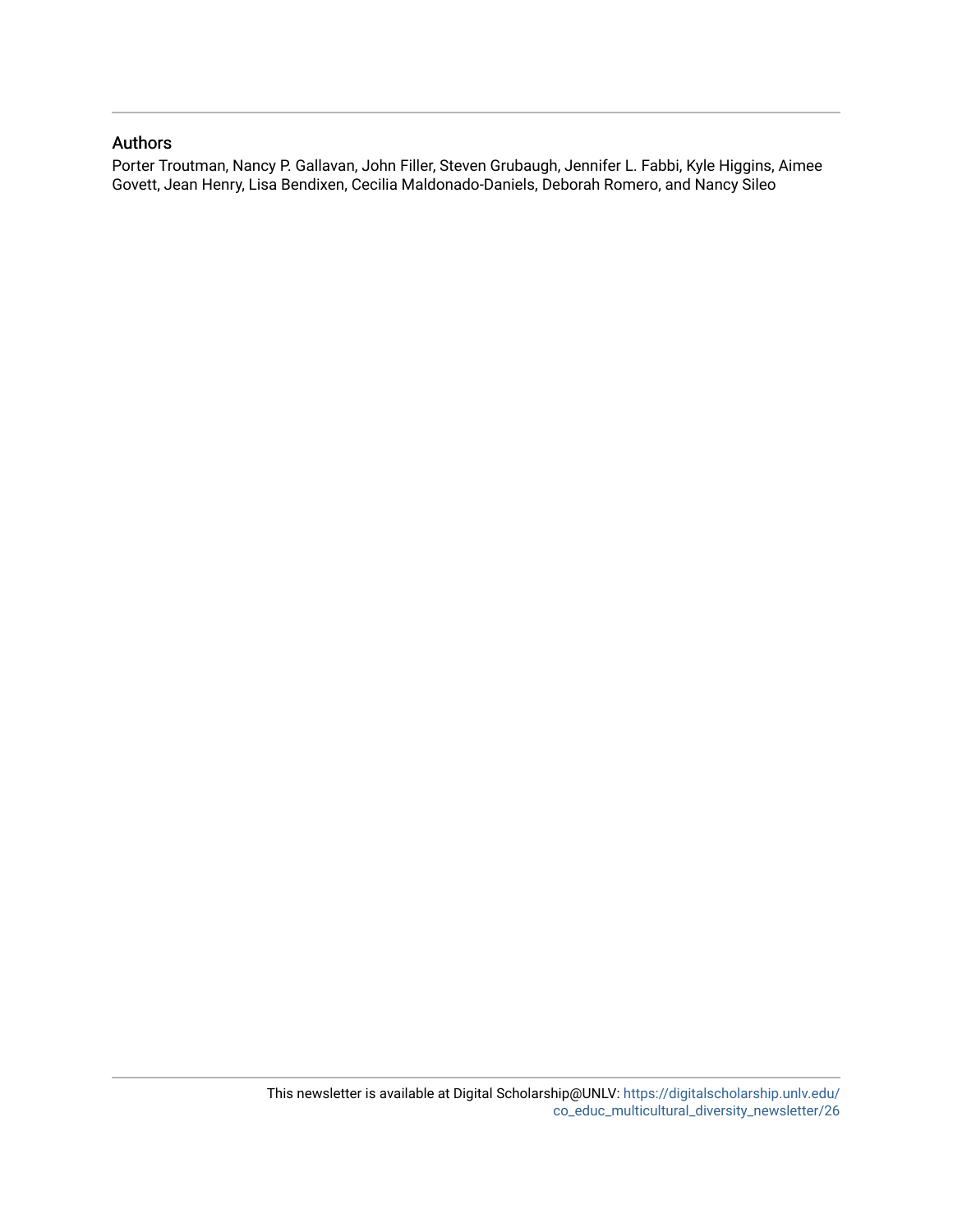

# UNLV COLLEGE OF EDUCATION **Multicultural & Diversity Newsletter**

Published by the Multicultural & Diversity Committee Volume 7, Issue Number 3, 2003 Members of the Multicultural & Diversity Committee: Porter Troutman (Co-chair), Nancy Gallavan (Co-chair), John Filler, Steven Grubaugh, Jennifer Fabbi, Kyle Higgins, Aimee Govett, Jean Henry, Lisa Bendixen, Cecilia Maldonado, Deborah Romero, and Nancy Sileo

Nancy Sileo, Aimee Govett, & Cecilia Maldonado, Editors This newsletter is published twice a semester. The articles that appear in the newsletter are based on author interest and consist of both scholarly work and opinion pieces. For further information regarding submissions contact Nancy Sileo (sileo@unlv.edu),

Aimee Govett (govetta@unlv.edu), or Cecilia Maldonado (ceciliam@unlv.edu). \*\*\*

# **IMAGINE**

Imagine there's no heaven, It's easy if you try. No hell below us. Above us only sky, Imagine all the people living for today...

Imagine there's no countries. It Isn't hard to do. Nothing to kill or die for, No religion too, Imagine all the people living life in peace...

•

Imagine no possessions, I wonder if you can. No need for greed or hunger, A brotherhood of man, Imagine all the people sharing all the world...

You may say I'm a dreamer, but I'm not the only one, I hope some day you'll join us, And the world will live as one.

> **Written by: John Lennon** e Bag Productions Inc.

Page 1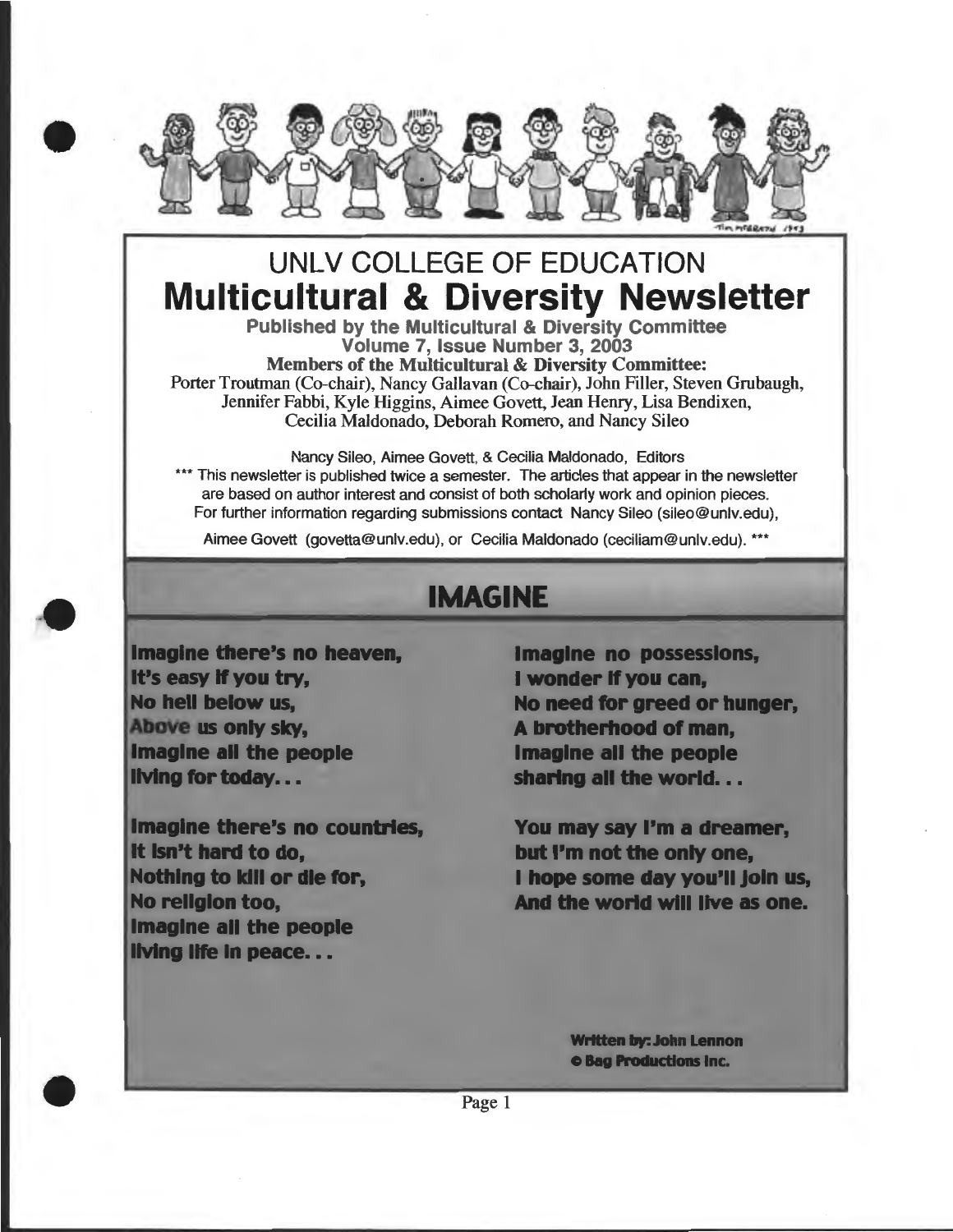# **THE UNANTICIPATED PATHS OF LIFE**

By Nancy P. Gallavan

•

•

•

Recently I discovered these lines:

*Life takes shape in big and small spaces and the moments in between.* 

*When we're simply ourselves, in the everyday acts of being, we don't have to move mountains or make miracles ... yet sometimes we do anyway.* 

*You can see it in the paths we take and feel it in the ways we come together to create something greater than any one of us could accomplish alone.* 

As I reflect upon the last eight years at UNLY and the many people who have contributed to the incredible changes in both social studies and multicultural education locally and globally, I want to thank each of you for<br>vour indispensable care and worthy indispensable care and worthy contributions. Respecting sociocultural context and valuing cultural diversity authentically requires balancing one's head, heart, and hands<br>mindfully; this work depends upon mindfully; this work depends upon conscientious and consistent attention. Our efforts fluctuate between nurturing and nudging, and each of us gains strength through our collaborative endeavors and reciprocal relationships embodied in the rewarding exchanges as teacher becomes learner and learner becomes teacher.

I certainly have received much more than I have contributed individually-much more growth than I ever anticipated acquiring. My<br>personal, professional, and pedagogical professional, advancements in the fields of social studies and multicultural education extend from the<br>phenomenal partnerships and lifelong partnerships and lifelong friendships established with colleagues and students. I will take all of these experiences joyfully with me into my future university position. I will remember my years at UNLV with goodness and grace. As we travel in our paths of life, knowing they will cross again and often, let us continue to move mountains and make miracles in those big and small spaces along with all the Important moments in between.

## **REFLECTION**  By Aimee Lee Govett

*It's important that children see themselves as actors in the world, Not just things being acted upon.* 

When I first came to UNLV five years ago I was relatively naive about teaching in a diverse quasi-urban environment, not to mention preparing preservice teachers to address cultural issues in schools and to be models for our children from multiple cultural backgrounds. I did know that I believed in democracy, even. though it is messy and complex and I realized that most Americans, educators and otherwise, struggle to understand culture and diversity.

My first semester here, Fall 1998, I was asked if I would take over the instruction of a multicultural class, two weeks into the semester. Initially, I panicked, because I had never taught a class like this and they were already into the semester. The four minimal requirements were attendance (along with participation), a teacher interview, a personal cultural history, and a finearts product. I was not even sure what expectations or vision I had for the class.

As a way of introducing ourselves on our first day together, each of us told of the one individual event, or experience that had a strong influence on his/her life. It was a promising beginning because we all opened up. Each voice was surprisingly honest, sometimes emotional, and extremely candid. This safe and supportive climate existed because we really listened to each other with respect and consideration. This set the stage for a semester of dialogue instead of the lecture-driven, text-reading, test-taking experience they had experienced the first two weeks. The teaching of this course made such a profound impact on me that I wrote an article about it for this very newsletter.

I have been given other opportunities to teach this course (about four times) and it is surprising to me how it evolved or actually tailored itself to the particular audience. I was invited to teach a multicultural class for a Special Education Cohort and I debated about what approach I should use. I had been reading about Ruth Simmons, Smith College President, who said, "One should not preach values to students; one should place students in an

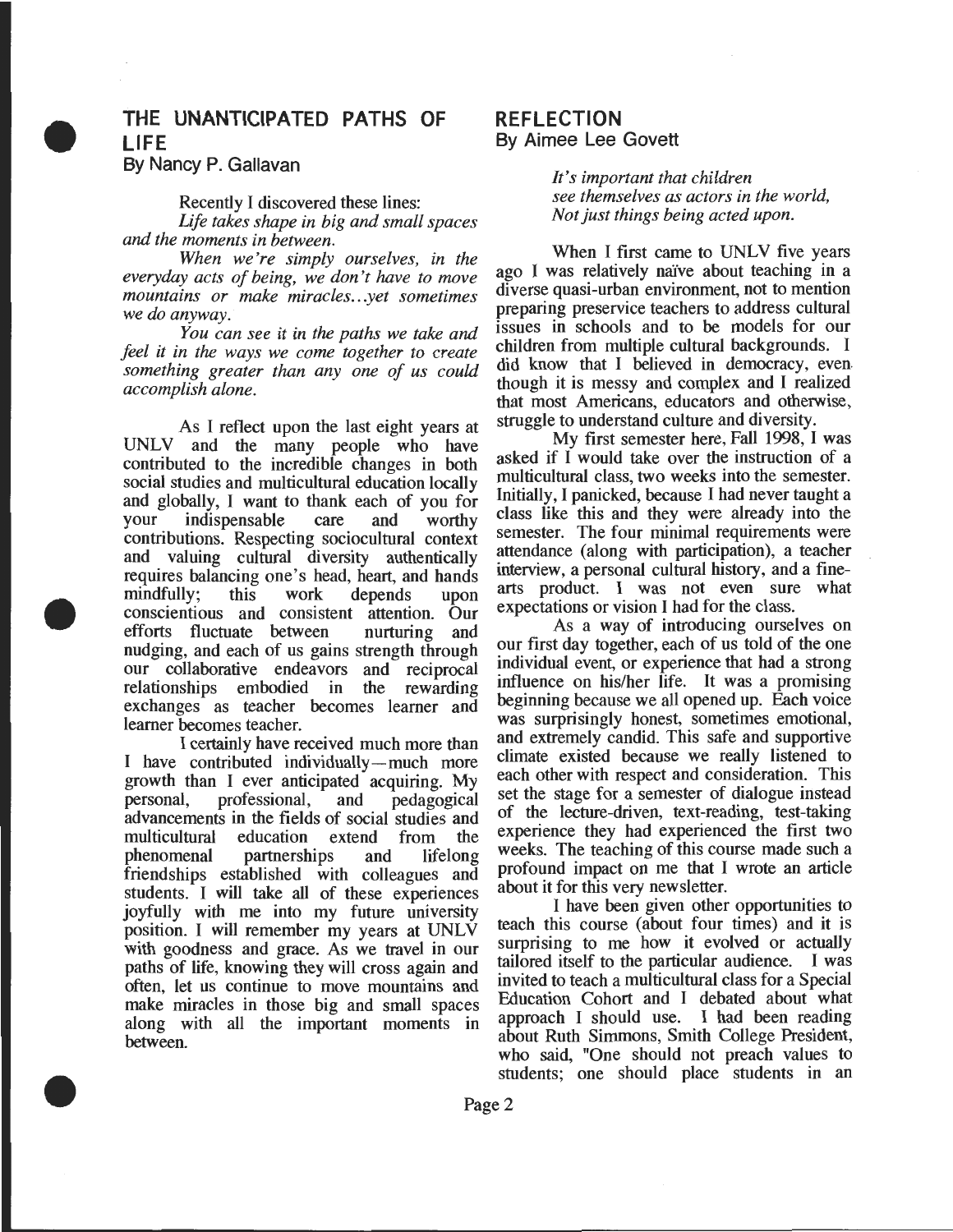environment to face conflicting values. That is why we need diversity. Somehow they end up on the right side, eventually. We certainly don't do better by imposing values. What are the values we are talking about? The love of truth and understanding; and the search for truth and understanding. We cannot teach these, we can<br>only cultivate them." So, I decided that the So, I decided that the classroom must be a demonstration of this, the way that we treat each other. Thus, the course<br>matured to encourage investigation. to encourage investigation, consideration, and deliberation about the diverse nature of our people and the educational ramifications. I incorporated dialogue about culture, micro-culture, and information about culturally appropriate pedagogical practices.

•

•

•

I wanted preservice teachers to have an increased awareness, interest, and **enjoyment** of the diversity of the classroom and be able to instruct children to develop such awareness as well. I wanted them to **explore** and address the diversity not only in their classrooms, but also in schools, and community. I hoped that they would engage in **reflection** on their teaching practices and beliefs so that they would create and maintain a democratic classroom.

Some wonderful discourse did come out of the readings and discussions that we had. In answer to the questions: "How do we prepare a democratic classroom? What is a democratic classroom?" They came up with:

- Means not reading I.Q scores or achievement scores
- Means not discovering who may be a source of trouble or even a source of joy
- Means giving your students a fresh chance to develop in new ways in your classroom
- Means freeing the teacher from using previous standards to measure pupils
- Means there is no formula for resolving all conflicts
- Means we all must learn how to bargain and compromise

We came up with realistic suggestions for creating a democratic classroom including: talking to students outside of class; watching them play and interact with other young people; playing with them  $-$  joking games and serious games; talking to them about yourself and what you care about, and most importantly, learning to LISTEN. We talked about the main issues

creating injustice in our society such as limited resources and inequities based on wealth, education, and occupation. In this country, as well as in others, there is an ever-widening gap between upper middle class and those who live<br>in poverty. These class-based, stereotyped These class-based, stereotyped expectations and attitudes may (and usually do) limit student potential.

Other wonderful tidbits that I shared with my students as this course evolved:

#### **Definitions:**

*Ethnicity:* varied groupings based on national or linguistic backgrounds.

- (Greek) "ethnos" means nation
- used inaccurately to refer to members of all minority groups

*Identity Groups:* people who share interests, concerns. Or roles and "speak the language" common to that group.

• Hip-Hop, women's movement, Family<br>Christian Coalition, Gay-Lesbian Gay-Lesbian organizations ...

*Race:* major groups by geographical area - NOT by nationality, language spoken, or a culture.

- *1. African*  Collection of related persons living south of the Sahara.
- 2. *American-Indian-* Related to the Asian geographical race; only group in the western hemisphere for many years.
- *3. Asian*  Persons in continental Asia except for those in South Asia and the Middle East; includes China, Japan, Taiwan, the Philippines, and Indonesia.
- *4. Australian*  (Australian aborigine) a group of people in Australia.
- 5. *European*  Located in Europe, the Middle East, and north of the Sahara.
- *6. Indian*  Persons living in South Asia from the Himalayas to the Indian Ocean.
- 7. *Melanesian*  Dark-skinned persons living in New Britain, New Guinea, and the Solomon Islands.
- *8. Micronesian*  Dark-skinned persons living on islands in the Pacific: Carolines, Gilberts, Marianas', and Marshalls.
- *9. Polynesian*  many persons living in the Pacific Islands such as Hawaii, Easter Island, and the Ellice Islands.

Lots of this information was good and as I discovered it I shared it with them. The problem was that the way that I was encouraging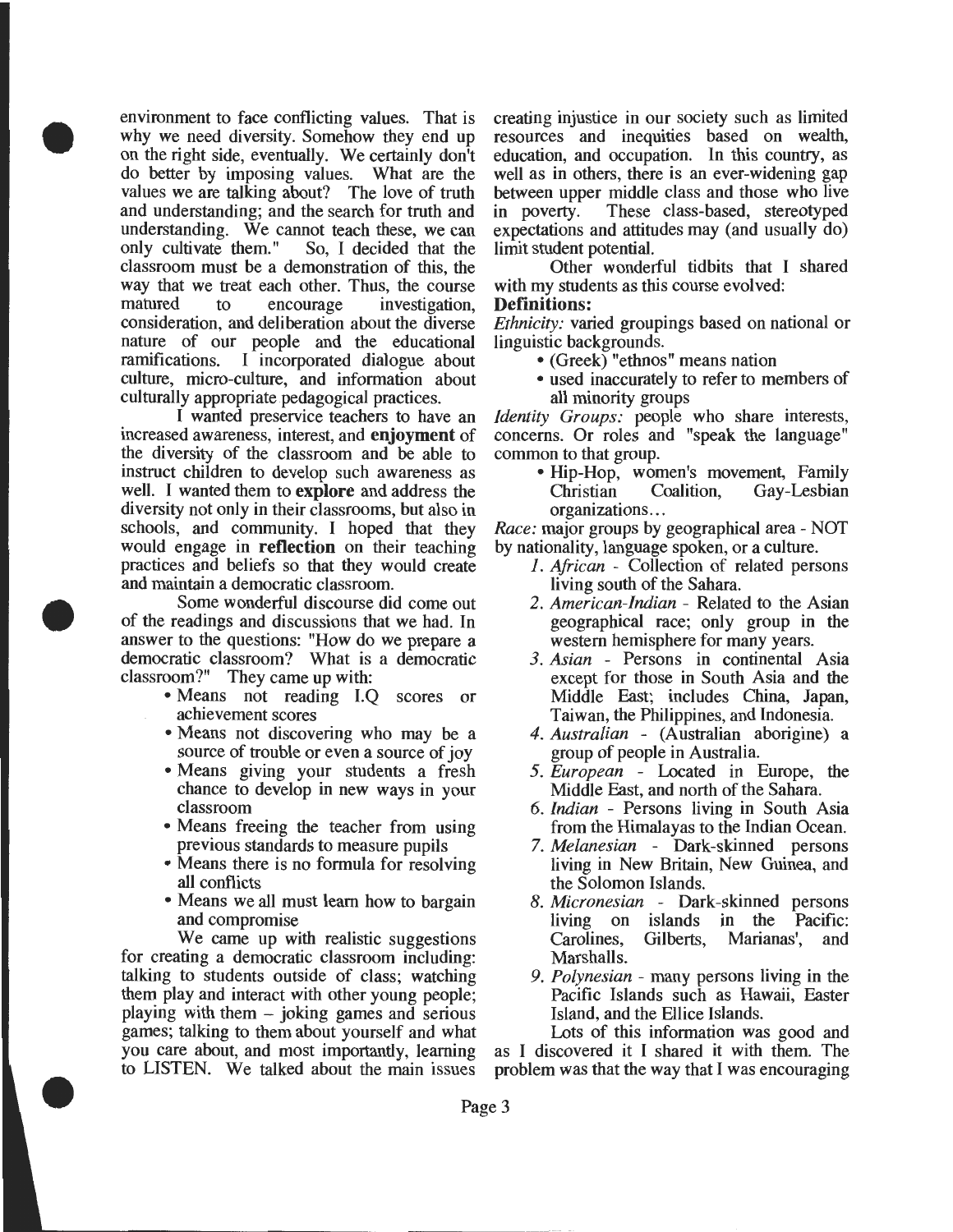my preservice teachers to teach was not the way I was teaching them. I was giving my students too much information and they were passively receiving it. I tried to remain flexible with the scheduling of discussions for this course. Some issues and controversies require more time than others, but I attempted to squeeze in too much. In doing this, I marginalized some extremely important issues, issues that deserved more introspection and consideration. I did not give enough time to reflect. I forgot about the value of differences and lost my faith and trust in the human intellect pursuing it's true purpose. I was not patient and did not allow time for mutual respect to develop through dialogue. I forgot that we all share a similar mission  $-$  to reach all children.

I believe that I was trying too hard. In a way I feel that I imposed too much structure and in doing so lost some of that placing students in "an environment to face conflicting values" so that they could figure it out for themselves. Finally, I realized this and came back to the seminar model. I developed an extensive I developed an extensive reading list and assigned these readings to stimulate discussion. I still feel that I have a long way to go before I have mastered the art of cultivating a "love of truth and understanding."

#### *Book and Reference List*

•

•

•

#### Democratic Classroom (Social Justice):

- Dewey, John, (1916). *Democracy and Education.* A Free Press Paperback, pp.378.
- Diaz, Carlos F., Massialas, Byron G., and Xanthopoulos, John A., (1999). *Global Perspective for Educators.* Allyn and Bacon, pp. 227.
- Florence, Namulundah, (1998). *bell hook's Engaged Pedagogy:* A transgressive education for critical consciousness. Bergin & Garvey, pp. 246.
- Freire, Paulo, (1970). *Pedagogy of the Oppressed.*  Continuum, pp. 164.
- Freire, Paulo, (1992). *Pedagogy of Hope:* Reliving Pedagogy of the Oppressed. Continuum, pp. 240.
- Freire, Paulo, (1970). Pedagogy of the Heart. Continuum, pp. 141.
- Freire, Paulo, (1998). *Teachers as Cultural Workers:*  Letters to those who dare teach. Continuum, pp. 100.
- Giroux, Henry A., (1994). Disturbing Pleasures: Learning popular culture. Routledge, pp. 202.
- Giroux, Henry A., (1988). *Teachers as Intellectuals:*  Toward a critical pedagogy of Learning. Bergin & Garvey, pp. 249.
- Giroux, Henry A., Lankshear, Colin, McLaren, Peter, and Peters, Michael, (1996). *Counternarratives:*  Cultural studies, and critical pedagogics in postmodem spaces. Routledge, pp. 196.
- hooks, bell, (1994). *Teaching to Transgress:* Education as the practice of freedom. Routledge, pp. 216.
- Kessler, Rachael, (2000). The Soul of Education: Helping students find connection,compassion, and character at school. ASCD, pp. 181.
- Kohl, Herbert R., (1969). *The Open Classroom:* A practical guide to a new way of teaching. The New York Review, pp. 116.
- Macedo, Donaldo, (1994). *Literacies of Power:* What Americans are not allowed to know. Westview Press. pp. 206.
- Oakes, Jeannie, (1985). *Keeping Track:* How schools structure equality. Yale University Press, pp. 231.
- Oakes, Jeannie and Lipton, Martin, (1999). *Teaching to Change the World.* McGraw-Hill College, pp. 399.
- Shor, Ira and Freire, Paulo (1987). *Friere for the Classroom:* A sourcebook for liberatory teaching. Boynton/Cook Publishers, pp. 237 .
- Wink, Joan, (1997). *Critical Pedagogy:* Notes from the real world. Addison Wesley Longman, pp. 167.
- Deaf Culture:
- Furth, Hans G., (1973). *Deafness* & *Learning:* A psychosocial approach. Wadsworth Publishing Company, pp. 127.
- Spradley, Thomas S. and Spradley, James P., (1978). *Deaf Like Me.* Random House, pp. 280.
- Culture of Disabled People:
- Shapiro, Joseph P., (1993). *NO PITY:* People with disabilities forging a new civil rights movement. Times Books/Random House. pp. 382.
- Film: *Educating Peter.*
- Native Americans:
- Ehle, John, (1988). *Trail of Tears:* The rise and the fall of the Cherokee Nation. Anchor Books /Doubleday, pp. 424
- Satz, Ronald N., (1991). *Chippewa Treaty Rights:* The reserved rights of Wisconsin's Chippewa Indians in historical perspective. Wisconsin Academy of Sciences, Arts, and Letters, pp. 251.
- Wilson, James, (1998) *The Earth Shall Weep:* A history of native America. Atlantic Monthly Press .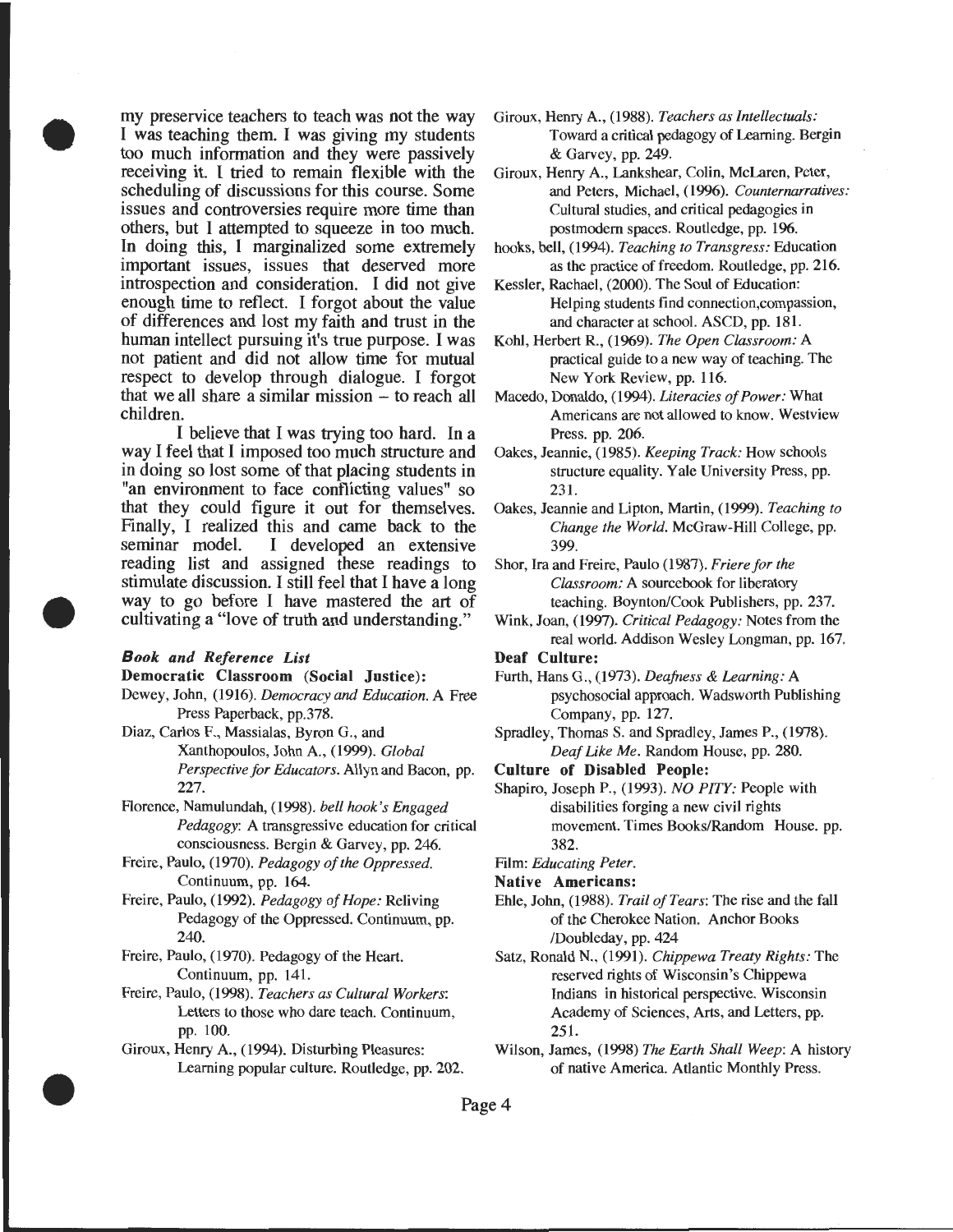Poverty:

•

•

•

- Ennachild-Chavis, Melody, (1993). *Altars in the Street:*  A courageous memoir of community and spiritual awakening. Bell Tower, pp. 255.
- Kozol, Jonathan, (1991). *Savage Inequalities:* Children in America's schools. Harper Perennial, pp. 261.
- Kozol, Jonathan, (1995). *Amazing Grace:* The lives of children and the conscience of a nation. Harper Perennial, pp. 284.
- Kozol, Jonathan, (2000). *Ordinary Resurrections:*  Children in the years of hope. Crown Publishers, pp. 375.

Film: *Outriders* (1999) from Skylight Pictures.

#### Racism:

hooks, bell, (1995). *Killing Rage:* Ending racism. Henry Holt and Company, pp. 277.

hooks, bell, (1995). *Outlaw Culture:* resisting representations. Routledge, pp. 260.

- Giroux, Henry A., (1996). *Fugitive Cultures:* race, violence, and youth. Routledge. pp. 247.
- Tatum, Beverly Daniel, (1997). *"Why are all the Black Kids Sitting Together in the Cafeteria?":* and other conversations about race. Basic books/ Perseus Books Group, pp. 270.

#### Gender Issues and the Beauty Myth:

- Alic, Margaret, (1986). *Hypatia's Heritage:* A history of women in science from antiquity through the nineteenth century. Beacon Press, pp. 230.
- Gilligan, Carol, (1982). *In a Different Voice:*  Psychological Theory and women's Development. Harvard University Press, pp. 184.
- Gilligan, Carol, Lyons, Nona P., and Hanmer, Trudy J., (1989). *Making Connections:* The relational worlds of adolescent girls at Emma Willard School. Harvard University Press, pp. 334.
- Halprin, Sara, (1995). "Look at My Ugly Face!": Myths and musings on beauty and other perilous obsessions with women's appearance. Penguin Books, pp. 344.
- hooks, bell, (1990). *Yearning:* race, gender, and cultural politics. South End Press, pp. 236.
- hooks, bell, (1984). *Feminist Theory:* From margin to center. South End Press, pp. 174.
- Sadker, Myra and David, (1994). *Failing at Fairness:*  How our schools cheat girls. A Touchstone Book, pp. 347.
- Walkerdine, Valerie, (1997). *Daddy's Girl::* young girls and popular culture. Harvard University Press, pp. 209.

#### Miscellaneous:

Cockerham, William C., (1991). *This Aging Society.*  Prentice Hall, pp. 275.

Lowry, Lois, (1993). *The Giver.* Yearling Newberry, pp. 180.

## **iMUCHAS GRACIAS!**

#### By Deborah Romero

It is with confounded feelings that I write these words to reflect on my departure from the Multicultural and Diversity Committee, and from the College of Education. Feelings of sadness, in light of the brevity and recollections of moments shared, yet feelings of contentment from time well spent in a rich and stimulating environment. I would like to take this opportunity to express my gratitude to all those I have encountered and served with on the Multicultural and Diversity Committee. It has been an exciting and stimulating journey; one that has allowed me to experience and engage in first hand, just some of the many challenges and successes that constitute our local and global cultural diversity.

From the very first meetings last year, when I begun to learn more about the committee's mission and their intense efforts to promote and maintain educational equity for all members, across all levels of the educational process, to our most recent teacher panel on diversity m the classroom, I came to appreciate the committee as a dynamic and proactive agent of change. For me, and I hope for others too, each of these experiences with the MCD committee forms part of an ongoing discussion, a multiparty dialogue that foregrounds diversity not as a "problem to be dealt with" but rather as "the fabric of our lives". By critically acknowledging our diversity and promoting for constructive and equitable engagement in all realms of education, we can come to better understand, not only ourselves and our place in a pluralistic world, but moreover, we can promote and aspire toward a deeper and interdependent understanding of those wtth whom we share our everyday lives. Serving on this committee has allowed me to participate in this dialogue, to share my voice and more significantly still, to listen to the voices of others. I am confident that this dialogue will

Page 5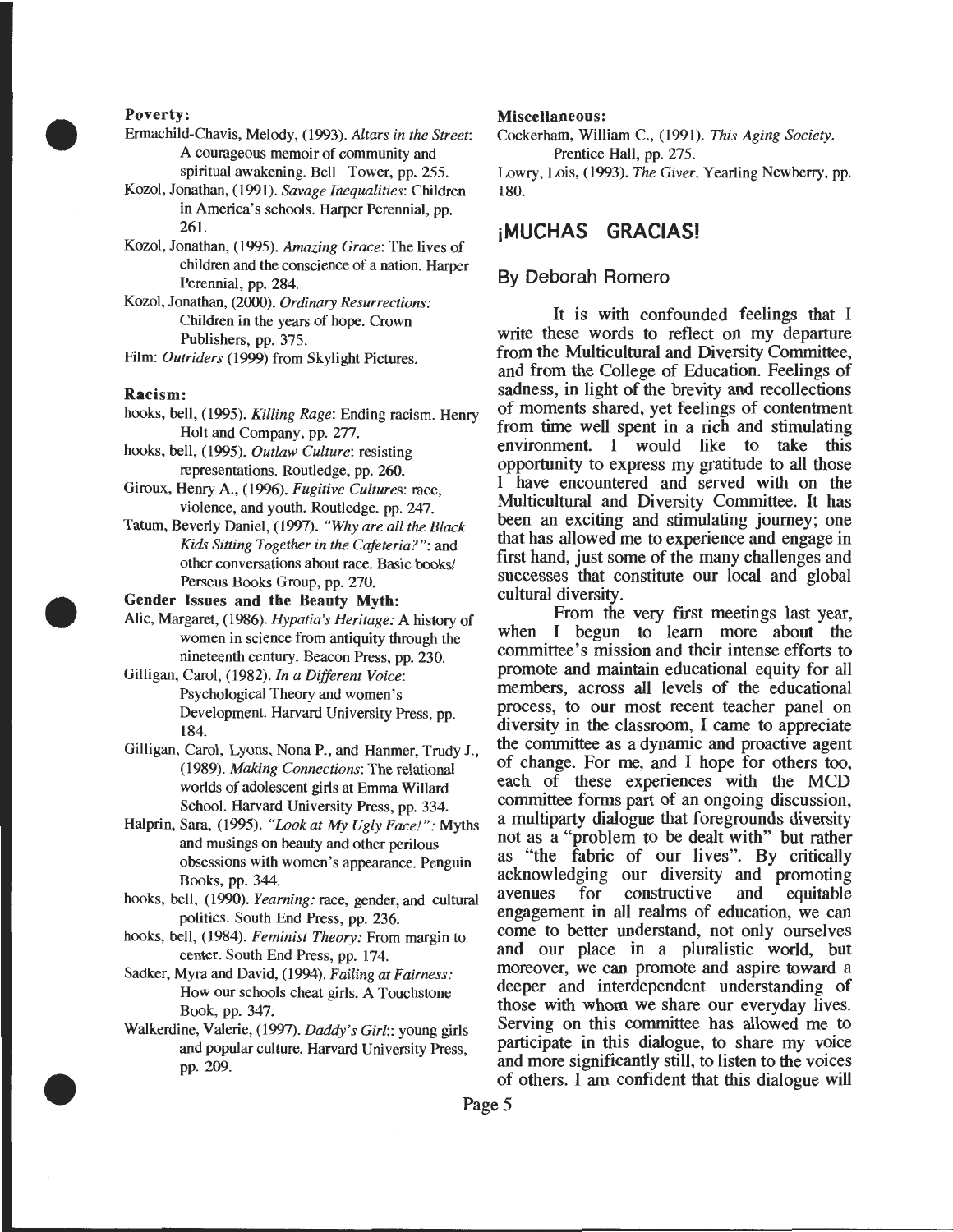continue, and although individuals come and go, our multicultural and diverse society prevails. Therefore, I extend an invitation for others to participate in this collaborative committee and to continue the valuable endeavors toward raising awareness and social equality.

•

•

•

While leaving is difficult, I feel fortunate that the transition is alleviated by that which I take with me: new knowledge and ways of seeing the world, as well as new friendships and shared experiences. To close, I wish to give special thanks to Dr. Le Ann Putney for taking the initiative and having the wisdom to make this committee, its goals and concerns first visible to me. In addition, I would like to thank Dr. Porter Troutman for his leadership, coupled with his genuine and most sincere commitment to all things diverse. Thanks also to Dr. Nancy Gallavan whose ways and words seemed to permeate so much of what the committee is about. Finally, I wish to thank all those colleagues, faculty, students and staff whom I have met in varying degrees along the way, both on the Multicultural and Diversity committee and beyond, together you have shaped this albeit brief journey. For all the memories, **muchas** gracias!

## **SUGGESTED MULTICULTURAL INFUSION ACTIVITIES**

By Nancy P. Gallavan and Porter Lee Troutman, Jr.

Ducks and geese commonly are seen flying in vee-shaped formations during their long migratory journeys. It is believed that the lead birds not only provide direction, they also produce vortices of rushing air that enable the following birds to gain lift and to remain aloft soaring through the skies with grace and ease. More importantly, the lead bird changes position frequently, exchanging places with all the other birds flying in the vee. No one bird remains in the lead position very long, exhausting themselves with the responsibilities of directing the other birds and sustaining lift. As members of the flock, each bird contributes equally, assuring a safe and steady flight for the entire formation.

All schools and classrooms (preK-<br>education) would benefit from higher education) incorporating these same approaches. Appearing to be quite simple on the surface, these<br>approaches support deep notions and approaches support deep notions and<br>challenging concepts related to building challenging communities of learners based on the ideals of democratic principles, social justice, and cultural competencies. Administrators and teachers should rethink their perceived roles assumed responsibilities to ensure that they, too, are providing direction, sustaining lift, and empowering authentically in various leadership capacities.<br>Throughout our many diverse

Throughout communities of learning, each of us wants comfortable and rewarding journeys. Here are seven Vs to help guide administrators and teachers in their transformative thinking and daily practices to ensure grace and ease. The seven Vs include: vision, voice, vote, vitality, value, validation, and victory.

 $\triangleright$  validation

 $\triangleright$  vitality

 $\triangleright$  voice

 $\triangleright$  vision

 $\triangleright$  vote  $\triangleright$  value

 $\triangleright$  victory

Figure 1: Seven Vs of Multicultural Education

1. Vision: the vivid imaginative conceptualization or extraordinary anticipation of how things could, should, and/or will be. In schools and classrooms, every member of the learning community must be invited and assured equitable participation in formulating the vision so it is relevant to them and their experiences, can be integrated naturally throughout the journey, and allows every member ownership of both the content and process. The vision must encompass the dynamic reflections pertinent to the learned and shared experiences respective of every individual as well as the entire community knowing there will be changes over time.

2. Voice: expression of thoughts, feelings, and actions through spoken or written words as well as physical demonstrations and active performances. Multiple opportunities to speak, listen, discuss, reflect, and interact are essential for every member of the learning community to

Page 6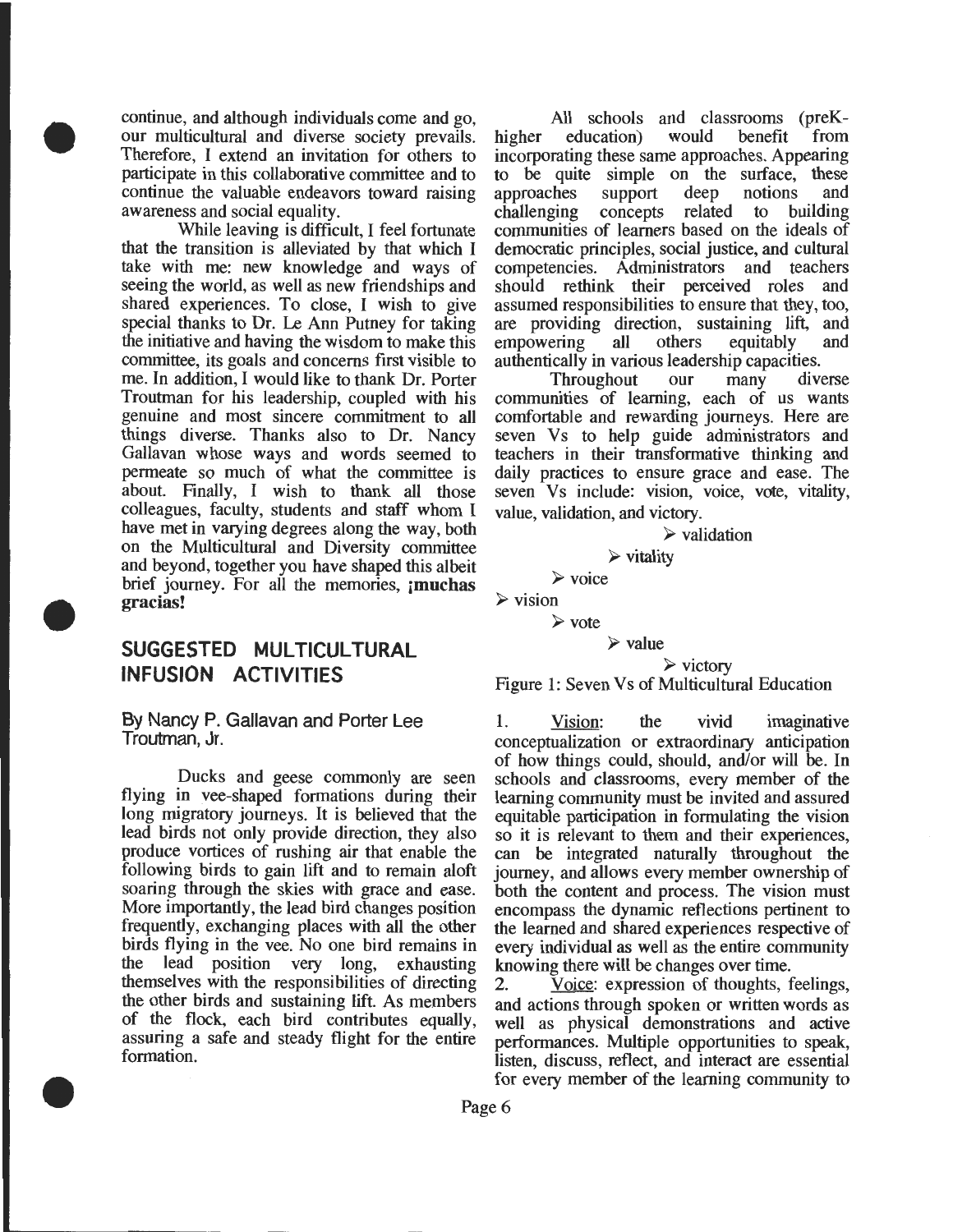formulate, reformulate, and share their ideas. Not all members of the learning community will be able or interested in expressing themselves in the same ways nor with the same expectations; time and space must be allowed for advancement of conversation and exchange of ideas using various methods and modalities.<br>3. Vote: demonstration of

•

•

•

Vote: demonstration of opinion and/or choice by an individual and/or body of individuals related to a matter or procedure made through formal approval, agreement, or judgment. Voting requires individuals to be knowledgeable and sensitive to topics and issues that impact people and procedures both today and tomorrow.

4. Vitality: exuberant physical strength or

mental vigor for the continuation of a<br>meaningful and purposeful purposeful existence contributing to the power for living, growing, and changing. In schools and classrooms, all members of the learning community must be free to know and understand that their unique contributions to the vision through voice and vote add to the vitality or life of the community.<br>5. Value: relative worth, merit, o

5. Value: relative worth, merit, or appreciation of importance related to the ideals and customs held by individuals and/or institutions with respect to self-esteem and societal expectations such as desirability, usefulness, importance, and excellence. The life of the community depends significantly upon the sense of value held by each member to participate in the learned and shared experiences and transformation and is related directly to validation.

6. Validation: continuous substantiation, confirmation, and legitimization of every member of the learning community to verify and affirm their individual and group voice, vote, and value necessary for the vitality or life of the learning community. Genuinely welcomed participation and fully accepted membership contribute significantly to the soundness and force of the community.<br>7. Victory: compl

Victory: completion, accomplishment, achievement, triumph, success! The articulation and actualization of democratic principles, social justice, and cultural competency as viewed by every member of the learning community and for every member of the learning community as measured by both quantitative and qualitative criteria .

Just as the ducks and geese flying in their vee formations equally value the roles and responsibilities of both the lead bird and the following birds to propel the entire flock throughout its flight, school administrators and classroom teachers would gain from shifting their perceptions to those of facilitators who supports the entire learning community throughout their journeys. Empowering all members of the community to think, talk, and take action with voice, vote, value, and validity will support the responsibilities of providing direction, sustaining lift, and sharing leadership to ensure a safe and steady journey for everyone.

# **MULTICULTURAL EDUCATION TO ADDRESS BIAS AND RACISM: HATE CRIMES**

## By Karla V. Kingsley

In the aftermath of the tragic events of September 11, 2001, and with racial conflicts raging in the Middle East and other parts of the world, multicultural education, antiracist and anti-violence awareness are more relevant than ever. As educators, it is part of our responsibility to assist students and pre-service teachers in making sense of some of the complex and<br>controversial topics facing schools and controversial communities, including racism, prejudice, and social justice issues. Given the many demands classroom teachers face every day, it might seem unrealistic to expect them to embrace yet another responsibility. Yes, classrooms provide ample opportunities for fostering tolerance and multicultural awareness within the course of everyday teaching activities.

Research (Alejandro-Wright, 1985; Baratz & Baratz, 1970; Katz, 1982) shows that children as young as two years of age begin to develop discriminatory perceptions of bias and<br>prejudice. If these perceptions remain prejudice. If these perceptions unchallenged, they may later develop into the racism, bias, prejudice, and discriminatory behaviors that pervade schools, communities, and our society as a whole. Acts of racism, discrimination, and violence, however horrific, can present teachable moments in the classroom, especially in light of the fact that students often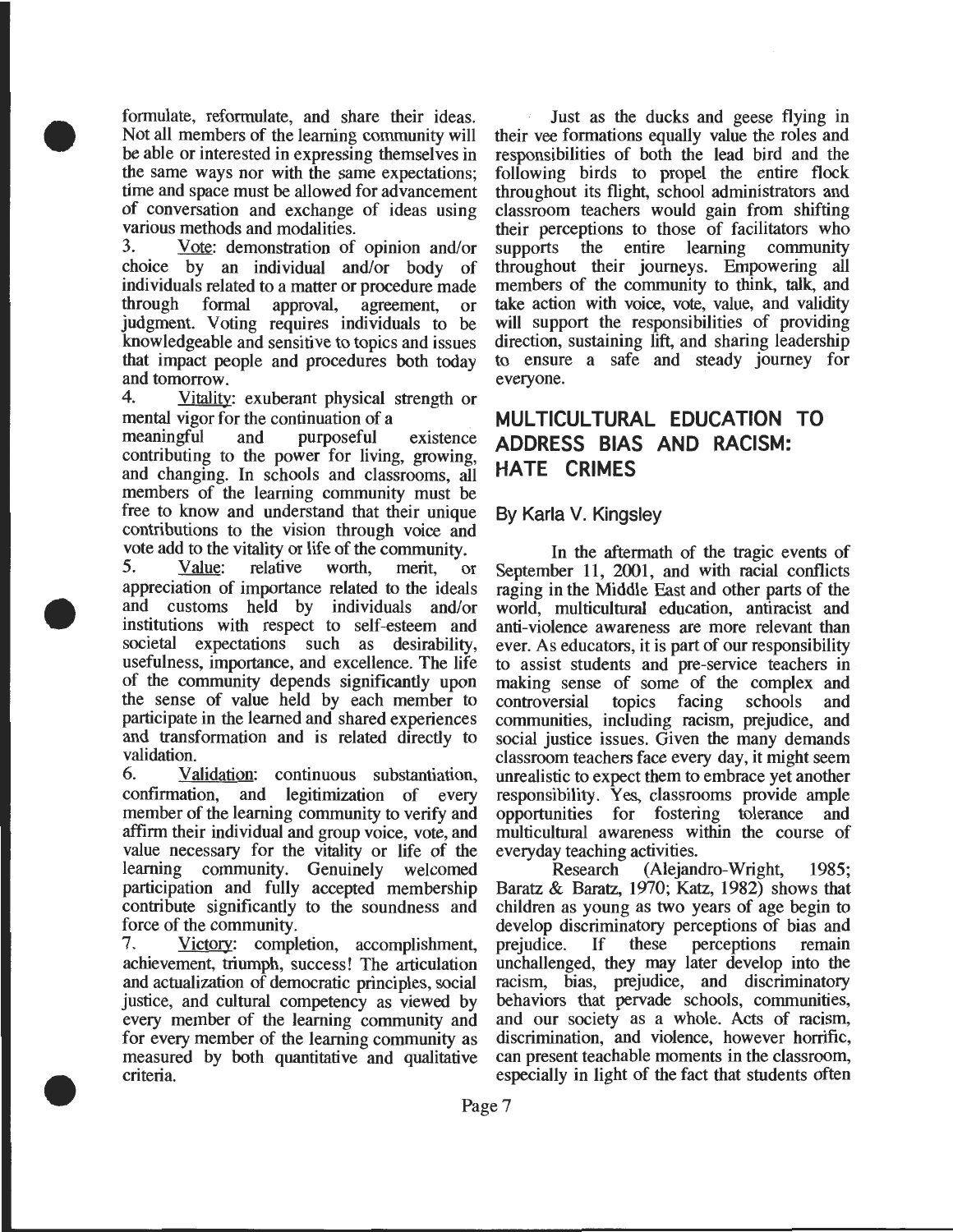feel deeply and personally concerned about these issues.

•

•

•

One topic of increasing concern is the notable change in attitudes toward Muslims and Arab-Americans in this country since September 11, 2001. They, along with other groups, have become targets of suspicion, racial profiling, special 'national security' legislation, and hatecrime activities on a scale not seen in the United States in several decades. Although the greatest growth in hate crimes in recent years has been against Asian-Americans and homosexuals, from September 11, 2001 to October 11, 2002, the Federal Bureau of Investigation (FBI) reported that anti-Islamic hate crime incidents rose an astonishing 1,600% (FBI, 2002). 9,726 incidents of hate and bias crime were reported to the FBI in 2001 involving 11,447 separate offenses, 12,016 victims, and 9,231 known offenders. In 2001, there were 481 anti-Islamic bate crimes reported to the FBI, an alarming increase over the 28 incidents reported in 2000. (FBI, 2002). Of the 9,726 incidents of hate and bias reported to the FBI, 44.9 percent were of racial bias; 21.5 percent were bias based on ethnicity or nationality; 18.8 percent were bias on religious preference; and 14.3 percent were for sexual orientation. Intimidation is the most frequent kind of hate bias crime, followed by destruction of property (FBI, 2002.) These hate crimes are an ugly reminder of how fear and intolerance manifest themselves in this country, and they underscore the urgent need for our society, and our schools, to actively promote tolerance and inclusion.

#### Hate Crimes: Definition and Demographics

Merriam-Webster's online dictionary defines hate crime as any of various crimes (as assault or defacement of property) when motivated by hostility to the victim as a member of a group (as one based on color, creed, gender, or sexual orientation). In the online magazine *Slate,* Eve Gerber explains that the definition of a hate crime can vary from state to state. According to Gerber, twenty-one states include mental and physical disability in their hate crime laws, twenty-two states include sexual orientation, and three states and the District of Columbia impose tough penalties for crimes based on political affiliation (Gerber, 1999). According to the Southern Poverty Law Center (

SPLC, 2001), a nonprofit organization which tracks hate crimes, current legislation allows federal prosecution of a hate crime only if the crime was motivated by race, religion, national origin, or color. However, Nevada state hate crime statutes include penalties for crimes committed because of perceived or actual sexual orientation in their definition. Hate crimes differ from other crimes in that the offender is sending a message to members of a certain group that they are unwelcome. The actions, such as incitement, vandalism, assault, murder, etc., are already against the law. In simple terms, when bias motivates an unlawful act, it is considered a hate crime.

The website *http://www .tolerance .org*  provides a U.S. map of various hate groups tracked by the SPLC. The figure on the back page of this Newsletter shows hate group organizations and their chapters known to be active during 2001. The list and map were compiled using hate group publications and websites, citizen and law enforcement reports, and news reports. Websites that appear to be the work of a single individual, rather than the publication of a group, were not included in

these demographics.<br>According to the SPLC (2001), an estimated 50,000 hate crimes are reported each year in the United States. The vast majority are committed by everyday citizens - people not affiliated with extremist groups. Contrary to the notion of hate group conspiracies, most offenders act alone, in pairs, or in small groups (Siasoco, 2003). It is important to bear in mind that only a fraction of hate and bias crimes are reported to law enforcement authorities and recorded by the mainstream press.

Keeping track of the number of hate groups is difficult. The SPLC counted 676 active hate groups in the U.S. in 2001 (SPLC, 2001). In a July 7, 1999, CNN news report, the Simon Wiesenthal Center, a leading Jewish rights organization based in Los Angeles, reported that it has identified more than 2,000 hate sites on the Internet.

#### Hate Crime and the World Wide Web

Keeping track of hate groups and their web sites is difficult because the groups tend to be secretive. However, there is a rapidly growing web presence among racist groups, whose influence is due in part to the easy accessibility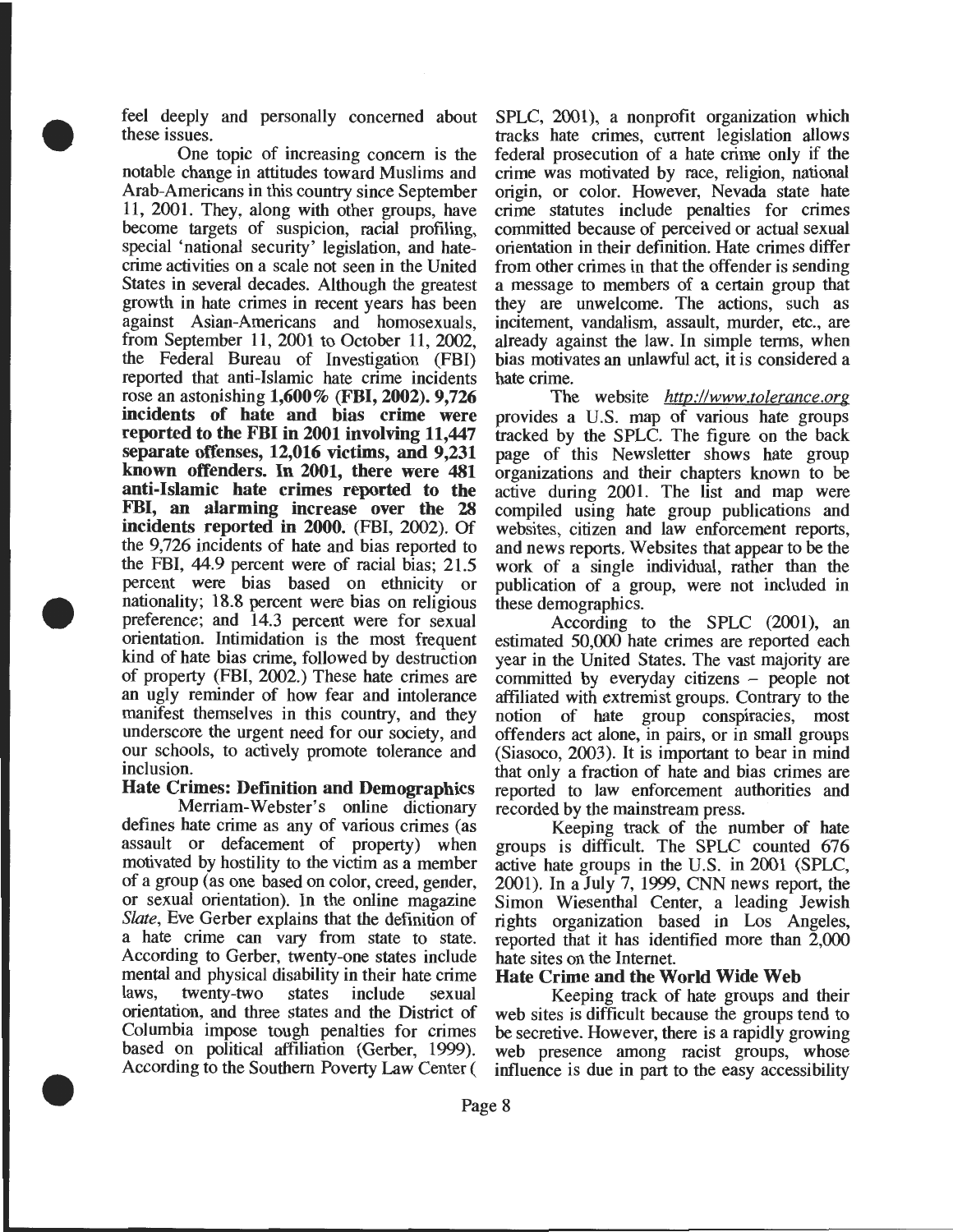of the Internet. According to the SPLC, the internet has undeniably contributed to alliances among these hate groups (Siasoco, 2003). Rabbi Abraham Cooper of the Wiesenthal Center explains how hate groups use the Web to recruit young disciples, providing children as young as 9 or 10 with a sense of purpose and belonging (U.S. Hate Groups, 1999). Cooper states that every extremist group has rushed to the World Wide Web to seek an infusion of young people. The World Church of the Creator, for example, uses an affiliate Web site --

•

•

•

*http://www.wcotc.coml* -- to "help younger members of the White Race understand our plight."

Although hate groups use the Internet to spread their messages of intolerance and bias, the World Wide Web can also be a powerful weapon for countering messages of hate. Tolerance online *(http://www.tolerance.org)*  provides online self-tests that can be taken to reveal hidden biases. Websites for the *New York Times,* CNN, PBS, and organizations such as the SPLC provide excellent, up-to-date reports and resources for teaching and learning about hate groups and ways to fight hate. SPLC's intelligence reports provide comprehensive updates not only to students, educators, and the general public, but also to the media and law enforcement. SPLC, in conjunction with Auburn University Montgomery and the Federal Law Enforcement Training Center (FLEfC) has even developed an online hate crime training course program that offers law enforcement officers college credit and continuing education credit, as well as FLEfC recognition.

#### Children's Concerns About Violence

Educators can use events that are relevant to children's lives as powerful catalysts for learning and increased motivation. With the news media constantly reporting crimes against people based on race, ethnicity, sexual orientation, or disability, it is not surprising that school-aged learners are concerned about threats of violence. A study conducted from May 2001 to May 2002 by the Sesame Workshop, the nonprofit educational organization best-known as the creator of Sesame Street found that children appear to be more afraid of routine violence than war or terrorism (details available at *http://www.aboutourkids.org/articles/middle .html* ). The study, entitled "A View from the

Middle: Life Through the Eyes of Children in Middle Childhood," was designed to inform the creation of media to address the developmental and educational needs of students aged six to eleven. In the third phase of the study, Arab-American children were interviewed to address the specific concerns of this ethnic group. The study revealed that Arab-American children are experiencing more "vivid and immediate" anxieties than the overall group, as well as a sense of shame about all kinds of violence in America. One positive finding was that most of the non-Arab children surveyed showed no sign of anti-Arab-American sentiment.

Other recent events that have received media attention include the racially-motivated dragging death of James Byrd in Jasper, Texas, the murder of University of Wyoming student Mathew Shepard, and closer to home, the brutal beating of a Reno physician and another man outside the Northern Nevada Muslim Community Center in Sparks, Nevada in March 2001. The violence extends to homeless victims as well. In April 2001 the *Las Vegas Review Journal* reported several instances of violence against homeless persons, while the Washington, D.C.,-based National Coalition for the Homeless reported 90 of what it classifies as hate crime murders of homeless people in 1999 and 2000 (Oliver, 2001).

Multicultural education and anti-bias curriculum can aid the efforts of teachers to create anti-bias classroom environments. Now, more than ever, educators must take steps to ensure that children in schools are given the tools to develop critical thinking skills, compassion, and concern for human beings everywhere. Children need to develop a strong sense of self and to feel included, valued, and accepted in school. Multicultural education can help teachers achieve this goal by showing children how to view the world from multiple perspectives, and how to appreciate and celebrate people from diverse racial, ethnic,<br>socioeconomic, family and personal socioeconomic, family and backgrounds.

## Online Resources for Parents and Teachers

• Responding to Hate at School: A Guide for Teachers http://www.tolerance.org/rthas/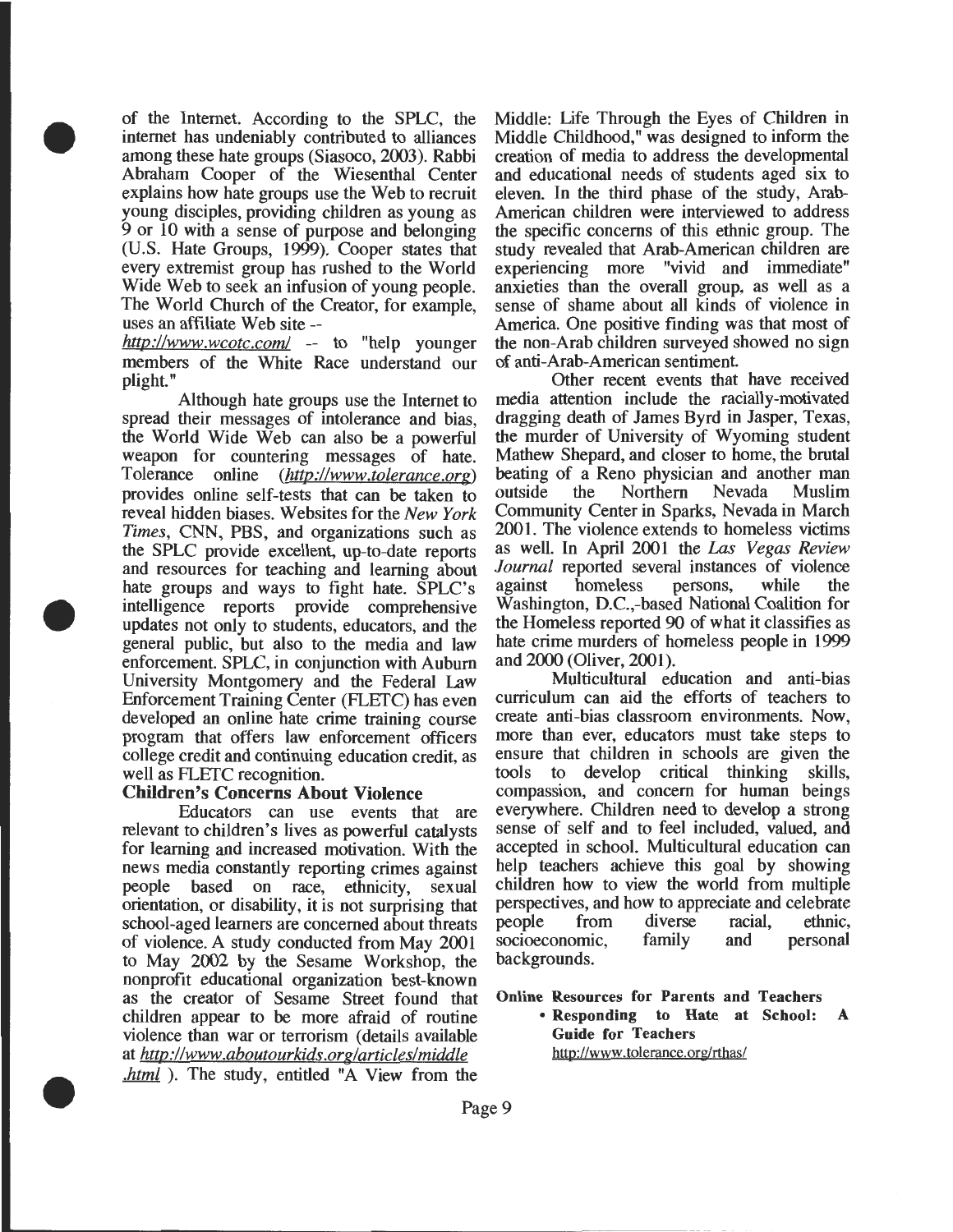• Lesson Plans Understanding the Limitations of Stereotypes (All Grades) http://www .peacecorps.gov/wws/guides/looking /intro3. html

•

•

•

• Tolerance.org's Lesson Plan Archive (includes topic index, grade index, and a comprehensive lesson archive)

http://www.tolerance.org/teach/expand /act/ activity.jsp?cid=368

- Anti-Defamation League's Tools for Teachers: includes lesson plans, resources, and teaching tips http://www.adl.org/tools teachers/tools main. asp
- Elements of Effective School-Based Hate Prevention Programs http://www.ed.gov/pubs/HateCrime/page3 .html
- Preventing Youth Hate Crime: A Manual for Schools and Communities http://www.ed.gov/pubs/HateCrime/start.html
- Talking to Your Child About Hate and Prejudice (Grades PreK-3) http://www.adl.org/issue education/hate prejudice/Prejudice7.asp
- Responding to Hate: A Multidisciplinary Curriculum ww .ojp. usdoj. gov /ovc/publications/infores  $responding files/appendixD.pdf$
- 10 Ways to Fight Hate in Your Community http://www.tolerance.org/10\_ways/index.html
- 101 Tools for Tolerance http://www.splcenter.org/cgi-bin/goframe. pl?dimame=/centerinfo&pagename=lOI tools index.html
- Teaching Tolerance Classroom Resources

http://www .splcenter.org/teachingtolerance /tt-index.html

• Resources for Teachers on Teaching Tolerance

http://www.tolerance.org/teach/index.jsp

• Planet Tolerance: online games, books, and explorations that integrate diversity education into traditional academic subject areas. Activities for parents, teachers, teens, and kids. http://www.tolerance.org/pt/index.html

- Protecting Students from Harassment and Hate Crime: A Guide for Schools http://www.ed.gov/pubs/Harassment/
- Hate Crime, Bias Crime, & Hate **Prejudice**

http://www.stopviolence.com/hate.htm

• One World Mural Project: children can create or upload artwork or write poems or sentences celebrating tolerance and justice, adding to the world's largest online mural for promoting unity and justice.

http://www.tolerance.org/one world/index.isp

• A Parent's Guide to Hate on the Internet http://www.adl.org/issue education/parents

guide hate net.asp

- Responding to Hate-Motivated Behaviors in Schools http://www.adl.org/tools\_teachers/Responding1 .asp
- Creating a Positive Classroom Environment in which to Diversity Issues

http://www.adl.org/tools teachers/tip positive environment.asp

• Encountering Disabilities Exercise (Grades 7-10)

http://www.rialto.kl2.ca.us/frisbie/coyote/ lan.arts/intro.disabilities.html

• National Criminal Justice Reference Service - Hate Crime Resources: training and technical assistance, including publications, facts and figures, and information on hate crime legislation

http://www.ncjrs.org/hate\_crimestraining.html

• FBI Uniform Crime Reports: Hate crime statistics

http://www.fbi.gov/ucr/hatecm.htm

• Anti-Defamation League's A World of Difference Institute: goals are to recognize bias and the harm it inflicts on individuals and society , to explore the value of diversity and improve intergroup relations, to combat racism, anti-Semitism and all forms of prejudice and bigotry

http://www.adl.org/awod/awod institute.asp

• Anti-Defamation League: lots of information on hate crime, bias, extremism, civil rights, international affairs, hate crime laws, even hate rock online http://www.adl.org/adl.asp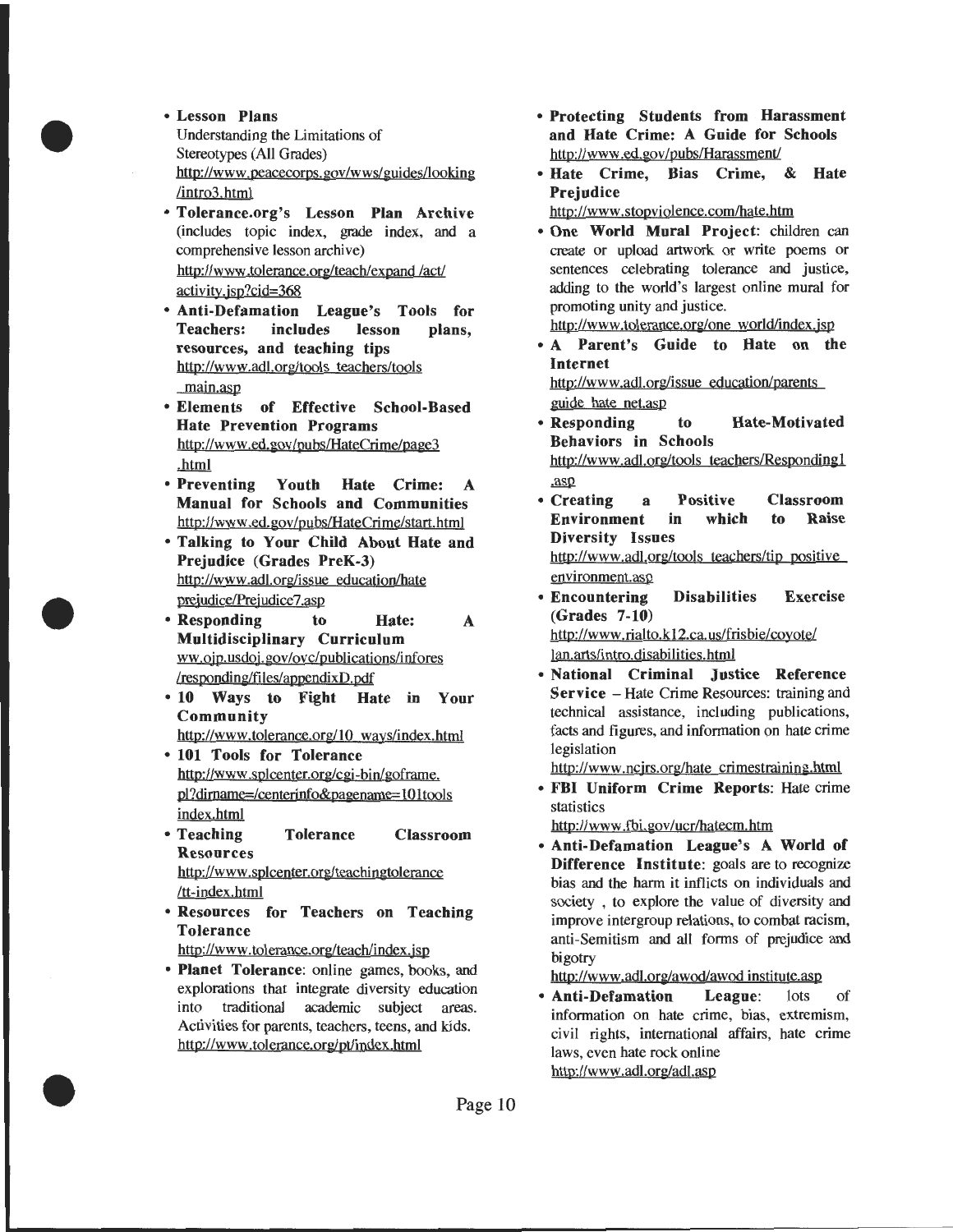• Stop Hate - part of the Anti-Defamation League's extensive website. Information on Internet hate, skinheads, Ku Klux Klan, homophobia, and more

http://www .adl.org/hate-patrol/main.asp

- Stop the Hate Website: stop the hate training program, Hate Crime 101, forums against hate, how to register hate crimes, preventing hate crime on college campuses http://www .stophate.org
- Discussing Hate and Violence with your children http://www.adl.org/issue education/Hate and violence.asp
- School Responses to Online Bullying http://www.kysafeschools.org/pdfs&docs/ online bullying. pdf
- ADL's lessons and Activities to Fight Hate:

http://www.adl.org/education/default lessons .asp

#### **References**

•

•

•

- Alejandro-Wright, M. (1995). The child's conception of racial classification. In M. B. Spencer, G. K. Brookins & W. R. Aliens (Eds.). *Beginnings: The social and affective development of black children.* (pp. 185-200). Hillsdales, NJ: Erlbaum.
- Baratz, S. & Baratz, J. (1970). Early childhood intervention: The social science base of institutional racism. *Harvard Educational Review 40(1),* 29-50.
- Federal Bureau of Investigation. (2002). *Crime in the United States, Uniform Crime Reports, 2001.* Washington, D.C.: U.S. Department of Justice.
- Gerber, E. (1999, August 13). What is a hate crime? *Slate.* Retrieved April 2, 2003 from http://slate.msn.com/id/1003404
- Katz, P. (1982). Development of children's racial awareness and intergroup attitudes. In L. G. Katz (Ed.). *Current Topics in Early Childhood Education, 4,*  17-54. Norwood, NJ: Ablex.
- Oliver, R. (2001, April 14). Homeless advocates fear trend. *Las Vegas Review Journal.*  Retrieved April 1, 2003 from http://www.lvrj.com/lvrj\_home/ 2001/Apr-04-Wed2001

Siasoco, R. V. (2003). *Defining hate crimes.*  Retrieved March 22, 2003 from http://www .tolerance.org/maps/ hate/index.html

Southern Poverty Law Center. (2002). *Intelligence Report.* Retrieved April 3, 2003, from http://www.tolerance.org/maps/ hate/index.html

U.S. hate groups hard to track. (1999, July 7). Retrieved March 27, 2003 from http://www.cnn.com/US/9907/07/ hate. groups

# **WHY TEACH PRESCHOOL STUDENTS WITH DEVELOPMENTAL DELAYS IN THEIR NATIVE LANGUAGE?**

#### By Cathi Draper Rodriguez

Many school districts across the nation are offering special education services to early childhood populations in their native language. Clark County School District (CCSD) is<br>currently operating 18.5 bilingual early currently operating 18.5 bilingual early childhood special education classrooms. These classrooms serve preschool students, ages three to five, who are diagnosed with a developmental delay. These children also speak a primary language other than English.

When these children come to be assessed for early childhood special education (ECSE) services, the parents are asked the child's primary language. If the primary language is a language other than English, every attempt is made to have the child evaluated in that language. After the assessment is that language. After the assessment is completed, the team members (including the parents) come together and make a placement decision. It is during this meeting that language of instruction is chosen. It is a team decision.<br>In order to be diagnosed with

In order to be diagnosed developmental delay, the child must be delayed in two areas (e.g. language and cogmtive skills) or significantly delayed in one area. The areas assessed are social skills, language, fine and gross motor skills, cognitive skills, and self-help skills. IDEA '97 (PL 105-17) states that children from age three to five who meet these

Page 11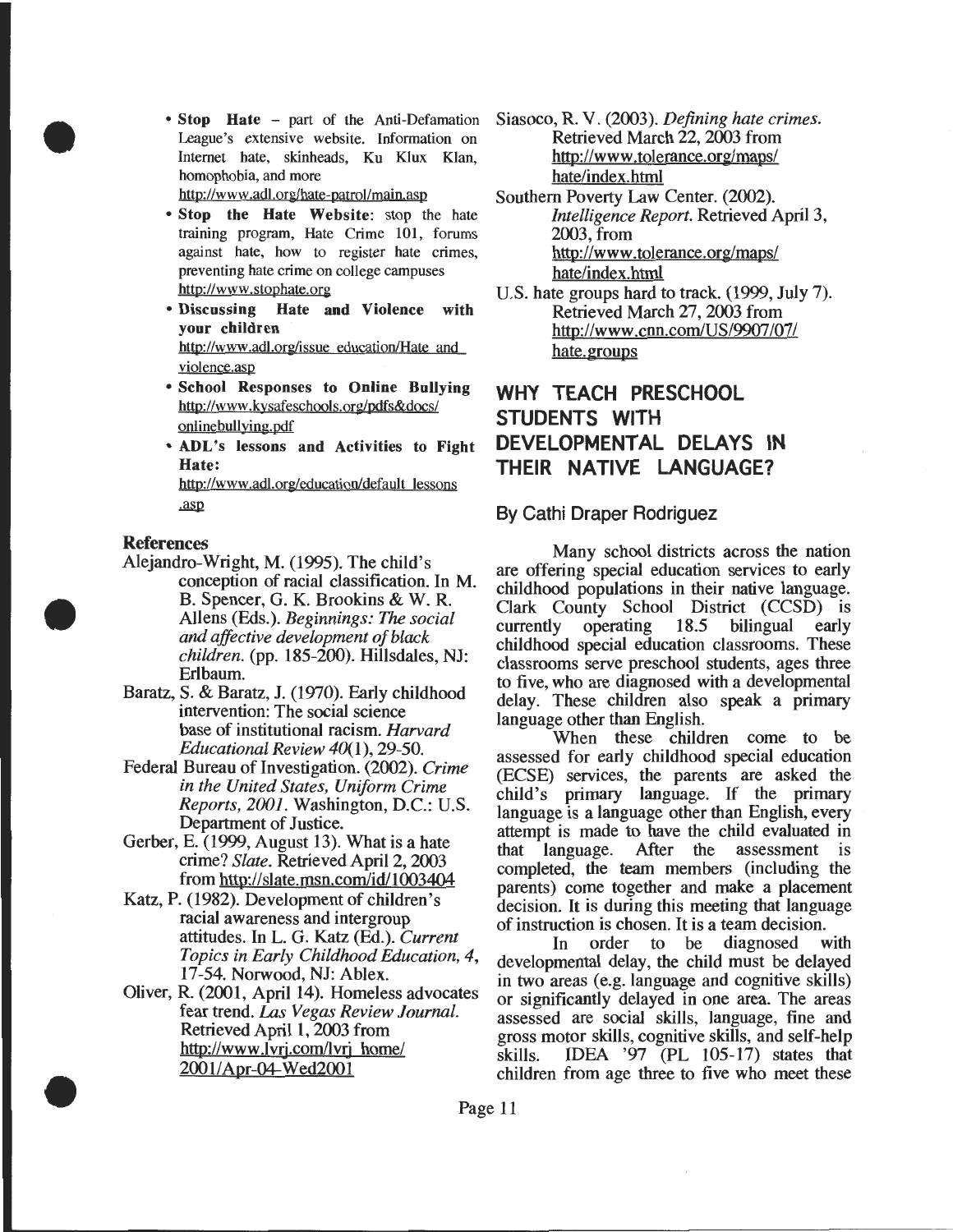requirements must be provided services by the local school district. There has been an increase in the number of students that meet the eligibility of developmental delay but also speak a primary language other than English. In the Southwest region of the US, Spanish is the most common language other than English.

•

•

•

Why is it important to provide services to these children in their native language?

A child who is eligible for ECSE and whose primary language is something other than English, faces two challenges in public education settings. They often find themselves behind their peers developmentally and they do not have the knowledge of English they need to be successful in school. Research has shown that for a child with these needs to succeed, they must be provided support in their native language. Cummins (1981) states that the level that a person is able to learn a second language is directly related to the ability level they show in their first language. If a child were delayed in their first language, to put them into an instructional situation in a second language would be a disaster because they would not have the skills that are needed in their native language to be able to transfer the skills to a second language.

Further, research shows that children need to be successful in their first language in order to be successful in their second language. This is especially true if second language skills are also needed to be successful in school. The ease with which students have academic achievement in a second language is directly related to the strength of their native language achievement (Krashen, 1988). Collier ( 1989) found that students who had been taught in their native language became more proficient in English and proficient much faster in English than students with no schooling in their first language.

Therefore in order to ensure future school success for these students they need to be provided support in their native language. This information is the basis for native language support in the school setting. Research indicates that native language support at the beginning of a child's school career or native language support to help a child who is delayed has helped the child "catch up" in both the native language as well as the second language.

Paul and Jarvis (1992) compared the academic success of limited English Proficient (LEP) students in the preschool setting. They found the LEP students in the bilingual classrooms gained more academically when compared to the LEP students who were in monolingual classrooms as measured by the Chicago EARLY assessment. This study suggests that native language instruction provides more educational value for the students in both their native language and English.

Schmitt (1994) conducted a longitudinal study of a bilingual early childhood program with 40 LEP students placed in a bilingual preschool. The control group consisted of LEP preschool children, who were in an English-only program. At the end of the first year, all of the students scored significantly higher on the assessment measures (which were done in English). Follow up of the students occurred for two years. The students who were in the bilingual preschool scored higher on their achievement test than did the control group. The data indicate that the effects of the bilingual preschool can be long lasting for both the native language and the second language.

It is important to remember that when all the labels are removed children are simply children. It is unrealistic to expect that a child will learn in a language that they do not know. The role of the educator is to facilitate the support needed to ensure that learning takes place in the future.

Following are five strategies that early childhood teachers, early childhood special educators, and Elementary teachers can do to support the learning needs of LEP student:

- Even if the educator does not speak the native language, provide stimulation in that language (e.g. taped stories or songs).
- Many websites provide worksheets in English and Spanish. In the case of math, even if the instructions are in Spanish the child will still be practicing the required skills. In the area of language arts, reading comprehension and phonics can be practiced in Spanish and the skills will transfer to English.
- Use gestures as much as possible when describing or explaining things to students.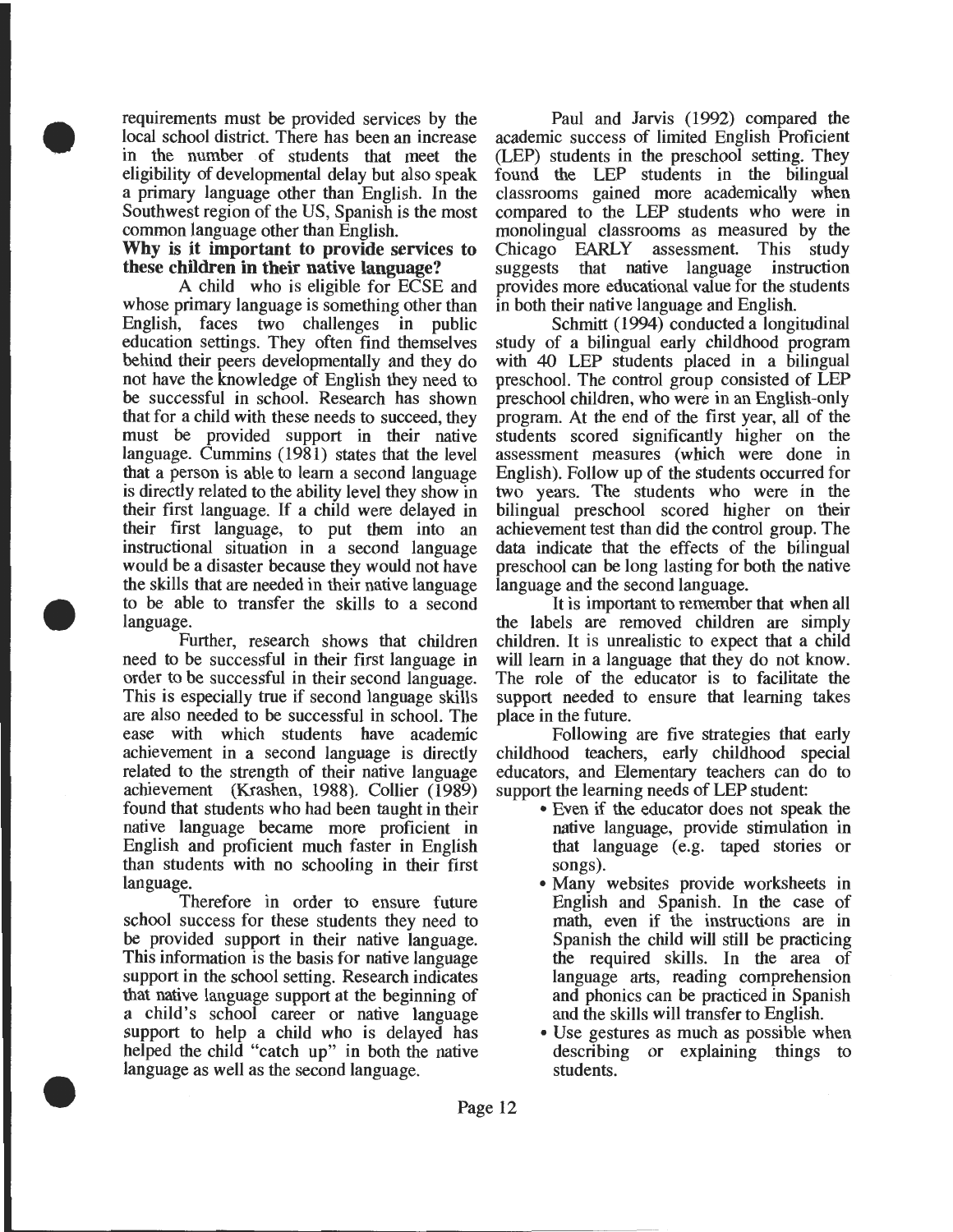- Use manipulatives when feasible. When you can incorporate many senses, the child has a better chance of understanding the information.
- Allow the child placement in the classroom where they can be close to you (for ease of reading non-verbal cues) and if possible close to other students who speak the primary language.

#### References

•

•

•

- Collier, V.P. (1989). How long? A synthesis of research on academic achievement in a second language. *TESOL Quarterly,*  23(3), 509-531.
- Cummins, J. (1981). The role of primary language development in promoting educational success for language minority students, in California Department of Education (Ed.) *School and Language Minority Students: A Theoretical Framework.* Los Angeles. Evaluation, Dissemination, and Assessment Center, 3-50.
- Individuals with Disabilities Education Act Amendments of 1997, Public Law No. 105-17.
- Krashen, S. (1988). *Second language acquisition and second language learning.* New York. Prentice-Hall International.
- Paul, B. P., & Jarvis, C. H. *The effects of native language use in New York City prekindergarten classes.* U.S. New York. (ERIC Document Reproduction Service No.ED351874)
- Schmitt, D. (1994). *Longitudinal study of a bilingual program for four year olds.*  U.S. Louisiana. (ERIC Document Reproduction Service No. ED375676).

# PREPARING TEACHERS FOR CHILDREN WITH DIVERSE BACKGROUNDS

By Yaoying Xu, Jeffrey Gelfer, and John **Filler** 

Like many other rural states, the state of<br>Nevada has experienced critical teacher has experienced critical teacher

shortages in the area of early childhood education. The shortage of high quality early childhood educators in Nevada is accompanied by a shortage of accredited early childhood centers. According to a report by Holcomb, Cartwright, Dreisbach, and Hutter (1998), in Nevada only nine child care centers have been accredited by the National Association for the Education of Young Children (NAEYC). Three family child care providers have met the standards set by the National Association for Family Child Care (NAFCC). Yet there are over 390 early childhood care centers in greater Las Vegas area alone. These factors have provided an impetus for the creation of an alternative undergraduate teacher education program in early childhood education at the University of Nevada, Las Vegas, in collaboration with the Community College of Southern Nevada, and the Economic Opportunity Board (BOB) of Clark County.

#### Rationale and Philosophy for a Unified Inclusive Approach

As the new millennium begins early childhood educators face the challenge of creating quality educational programs for young children from an increasingly diverse mix of racial and cultural backgrounds. Programs that, in the past, have largely ignored the diversity of<br>their participants must now re-examine their participants must approaches that emphasize the universality of linear lists of developmental milestones and replace them with practices that reflect pluralism in approach to both content and method. The realities of a multi-racial, multi-ethnic, and multiability student population demand a unique and nontraditional approach characterized by an individualization sensitive to group identity. On one hand, the teacher must pay individual attention to content and strategy. On the other hand, they need to support each student's membership in a class loosely defined by common values, methods of adornment, and views regarding the role of the family in the formal educational process. The task is no more apparent than in the inclusion of students with disabilities. As a group, these youngsters not only reflect the racial and ethnic diversities of their typically developing peers but may also present an additional aspect of individuality; different, and at times frustrating, learning and/or behavioral problems.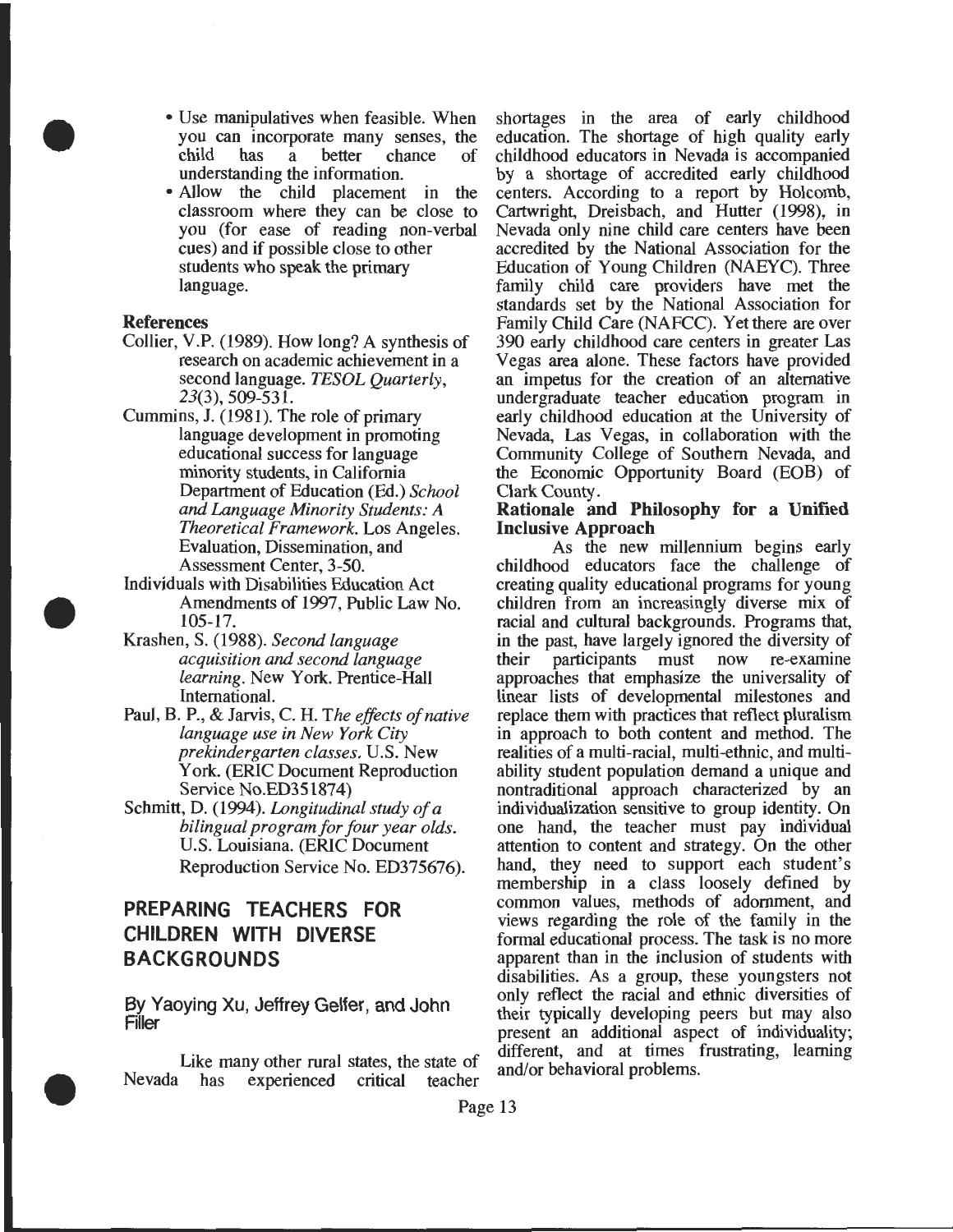Several writers have proposed dramatic changes in the way we prepare our teachers to meet the challenges of a growing pluralism that includes students with significant disabilities. One of the suggestions is to implement unified pre-service programs of study for regular and special education teachers (Stainback & Stainback, 1989; Pugach, 1992). This "one program for all" approach is touted as having a number of positive attributes. Increased curricular integrity, enhanced flexibility and more efficient utilization of faculty resources are a few often-mentioned positive features.

•

•

•

Inclusive education has been emphasized in many early childhood educational settings because of the ethical importance, the practical value, and the demand by the Law. However, the actual effectiveness of its implementation is far from satisfactory. It has been taking teacher preparation personnel great efforts to prepare teachers to design and implement appropriate educational programs to serve children with special needs in the general education classroom. Not until recently have some teacher education programs in early childhood education started including unified programs for teaching young children in an inclusive setting (Heston, Raschke, Kilewer, Fitzgerald, and Edmiaston, 1998). These unified teacher preparation programs have been developed differently from traditional teacher education programs in that a single program prepares both special education and general education teachers to work with children in inclusive general education classrooms.

However, as Heller (1992) has found there is considerable resistance to the merger of regular and special education pre-service programs among department chairs, deans and faculty alike. If an integrated program for preservice teachers means the creation of a single all encompassing administrative unit to manage that program then there is a fear that one aspect of the program may suffer at the expense of some other aspects of the program. As Heller (1992) points out the merger of special and regular education departments may actually inhibit the ability of each program to achieve its objectives. Such fears may account for the popularity of separate general and special education programs, an accompanying reliance upon "infusion" as the strategy for assuring

that general education teachers are conversant with methods and content relevant to the student with disabilities and separate certifications that often fail to recognize the diversity in the classroom (e.g., Special Education Resource K-12 versus Elementary or Secondary general education).

Another challenge in implementing a unified program is to have available practicum sites in a variety of service delivery settings. For traditional undergraduate students majoring in education, it is critical to get pre-service experiences in multiple sites that include young children with diverse needs and abilities. Unfortunately, many undergraduate students don't have such first-hand experiences working with young children in inclusive settings until they reach the point of student teaching.

And yet even among those who advocate continued organizational separation, there appears to be widespread acceptance of the notion that curricular-focused collaborations are likely to yield considerable benefits for our students. This is true in part because general education teachers often believe that they do not possess the skills needed to adapt the methods and content of general education to the needs of students with disabilities. However, unless there is a philosophical commitment to the relevance of the general education experience for all students and an accompanying recognition of the value of collaborative teaming it is not likely that strategies for adaptation and accommodation will either be accepted nor yield positive results.

Nevertheless, inclusion is a legally mandated necessity rather than an option. It is essential that teacher preparation personnel include not only the concepts and theories of inclusion in teacher preparation programs, but also the inclusive fieldwork and student teaching experience that is critical for all early child education teachers.

Different from post-baccalaureate alternative teacher certification programs, this program is an undergraduate Early Childhood Studies/Education Program funded by a governmental grant. Candidates enrolled in the programs are from the pool of early childhood education personnel who are currently working in a preschool or childcare center.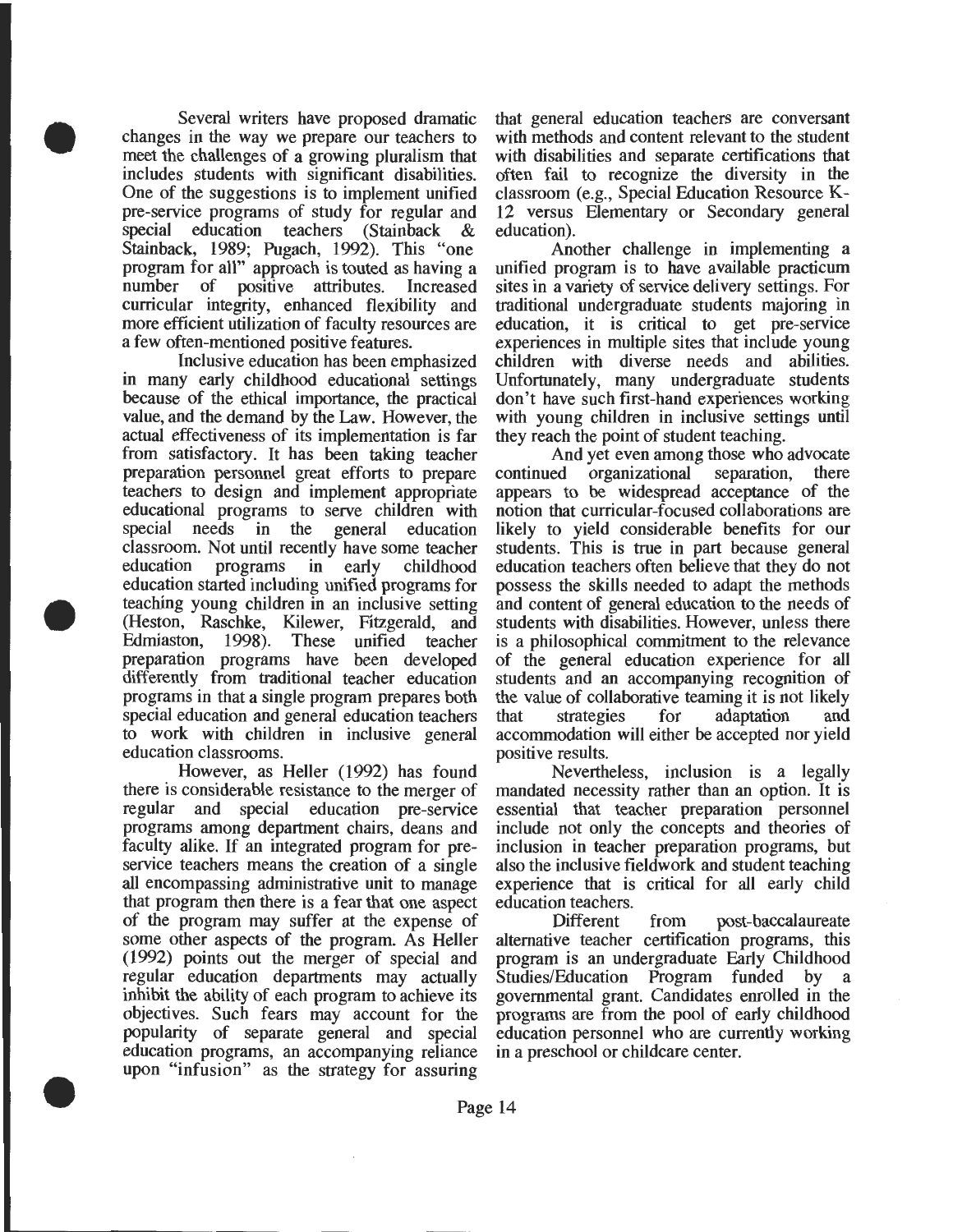The primary goal of this alternative Early Childhood Studies/Education Program with a degree of Bachelor of Science in education is to provide comprehensive contemporary program of teacher preparation and education for inclusive early childhood settings (e.g., day care, preschools, hospitals, intervention programs). The goal is accomplished through objectives that provide students with opportunities in reflective thinking for personal and professional growth.

•

•

•

**Program Features**<br>In this 1 In this Early Childhood Studies /Education program, students gain knowledge and skills for a variety of careers in educational and intervention programs for young children (birth- 8 years of age). The Early Childhood Studies/Education program is designed to prepare students for working in inclusive classrooms, home-based programs, community education programs, and early intervention programs. As such several unique emphases not always present in ECE teacher preparation programs are stressed.

#### *Activity-Based Programming and an Emphasis upon Functional Skills*

Because of the emphasis upon success with diverse populations of young learners, a rather unique focus is placed upon two important instructional concepts, activity-based instruction and functional skills. Students learn about childhood development as it applies to<br>both typically and atypically developing atypically developing children. Skills in preparing developmentally and individually appropriate programs must be relevant to children with the full range of abilities including those with severe multiple disabilities as well as for children with and without disabilities to meet the needs of children as a whole and as individuals.

The curriculum for young children that the undergraduate ECE student is most often exposed to is one that emphasizes the<br>importance of content that matches importance of content of content of content material material material material material material of the material material of the material of the material of the material material material material material of the material developmental level (Bredekamp, 1997). However, in the real world of diversity the challenge is to adapt such a curriculum to fit the developmental level, learning style, sensorymotor abilities and/or behavioral characteristics of the child with disabilities. Our students are taught to place a premium upon, first, identifying functional chronological age appropriate skills and, secondly, to structure an environment that

allows for them to be addressed in the context of meaningful activities. In the ECSE coursework our students examine the process of adaptation that emphasizes that curriculum (content) is acquired by young learners as a by product of the actions and interactions they engage m. Planned and unplanned child-initiated activities provide the context for these actions and interactions.

#### *Collaborative Teaming*

Our students also develop skills in working collaboratively with professionals from other disciplines and with families of young children. Students who select to work for public school licensure for pre-2nd grade will have one practicum working with infants and toddlers, one practicum working with kindergartners or preschoolers, and courses with practicum<br>components. The courses with practicum The courses with practicum components will give them opportunity to develop skills presented in classes and student teaching in an inclusive classroom (first or second grade) with typically developing children and children with special needs.

Students who select to work in the private sector will have one practicum working with infants and toddlers, one practicum supervising early childhood staff members in a preschool or child care center, and one teaching internship working in a preschool. They will also have courses with practicum components that give them practicum components opportunity to develop skills presented in classes.

#### *Portfolio Assessment*

Portfolios must be developed by each<br>ant to self assess growth and participant to self development while progressing through the program. These portfolios contain artifacts from courses and field experiences that are used by faculty and participants to help strengthen organization, index progress and performance relative to program standards, and facilitate synthesis of skills learned. In addition, several classes have been designated as "benchmarks" because they represent the attainment of milestones of progress through the program. Knowledge, skills, dispositions, and student application outcomes are identified as Critical Course Learnings (CCLs) in each of these courses. Successful mastery of these CCLs is viewed as one essential indicator of progress in the program.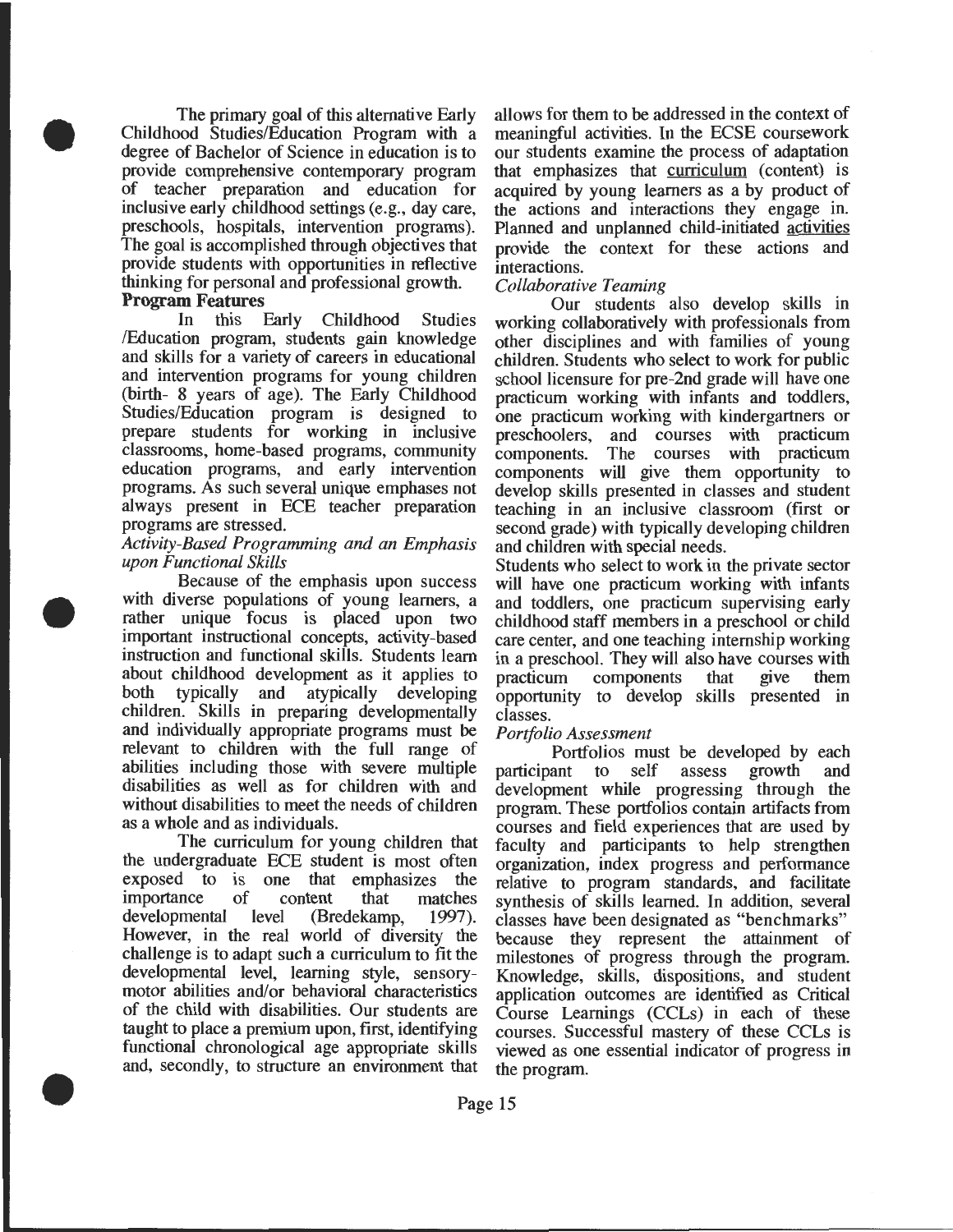#### **Benefits**

•

•

•

In addition to a means to meet the teacher shortage in this field, this alternative teacher education program has some advantages over other teacher certification programs or traditional teacher training programs. First, most of these people have already gained extensive classroom experiences by working directly with children and their parents. Their retention rate in this profession is assumed to be higher than that of traditional teacher education candidates and candidates from other alternative certification programs who are lacking of such experiences. Second, because of their experiences in the field contributing to a better understanding of young children and their families, they generally have a higher motivation in learning and getting the degree. Third, they have been working with children with or without disabilities in an inclusive education setting and thus they have a better understanding about a unified curriculum of inclusive education (Gelfer, Filler, & Perkins, 1999).

This program is also beneficial for students in both the course content and the class format. Since most of the students have been working with young children as teacher assistants or administrators, they are more actively involved in content presentation and its application. Further, the cohort format of the class offered them a better opportunity to participate in and out of class discussion, share their own teaching experiences with one another, and motivate one another in a very positive way. As future ECE/ECSE teachers, they are better prepared for the collaborative team working required by this profession.

#### **References**

- Bredekamp, S. (1997). NAEYC issues revised position statement on developmentally appropriate practice in early childhood programs. *Young Children,* 52, 34-40.
- Gelfer, J., Filler, J., & Perkins, P. (1999). The development of a bachelor's degree in Early childhood education: preparation for teaching inclusive education. *Early Child Development and Care, 154,* 41- 48.

Heller, H. W. (1992). A rationale for departmentalization of special education. In W. Stainback & S. Stainback (Eds.),

*Controversial issues confronting special education* (pp. 271-281). Needham Heights, MA: Allyn and Bacon.

- Heston, M. L., Raschke, D., Kliewer, C., Fitzgerald, L. M., Edmiaston, R. (1998). Transforming teacher preparation in early childhood education: Moving to inclusion. *Teacher Education and Special Education, 21(4),* 278-292.
- Holcomb, B., Cartwright, C., Dreisbach, S., & Hutter, S. (1998). Child care: How does your state rate? *Annual Edition: Early Childhood Education, 199912000,* 31- 35.
- Pugach, M. C. (1992). Unifying the preservice preparation of teacher. In W. Stainback & S. Stainback (Eds.), *Controversial issues confronting special education*  (pp. 255-271). Needham Heights, MA: Allyn and Bacon.
- Stainback, S., & Stainback, W. (1989). Facilitating merger through personnel preparation. In S. Stainback, W. Stainback, and M. Forest (Eds.), *Educational all students in the mainstream of regular education* (pp. 121-128). Baltimore: Paul H. Brookes Publishing Co.

## **DISABILITY RIGHTS CHALLENGED IN RENEWAL OF IDEA**

#### By Lori Navarrete

"Today, we will consider H.R. 1350, the Improving Education Results for Children with Disabilities Act (IDEA), which will reauthorize federal support for special education programs in our nation's schools..." These words by Chairman John A. Boehner, Committee on Education and Workforce" began the opening<br>address for the introduction of the for the introduction of the reauthorization of IDEA on April 9, 2003. The reauthorization, better known as *Improving Results for Children with Disabilities Act of 2003,* went to the House for approval on April amendments were considered. The bill passed with 251 members voting "yes' and 171 members voting "no."

The proposed amendments have created opposition by several disability advocacy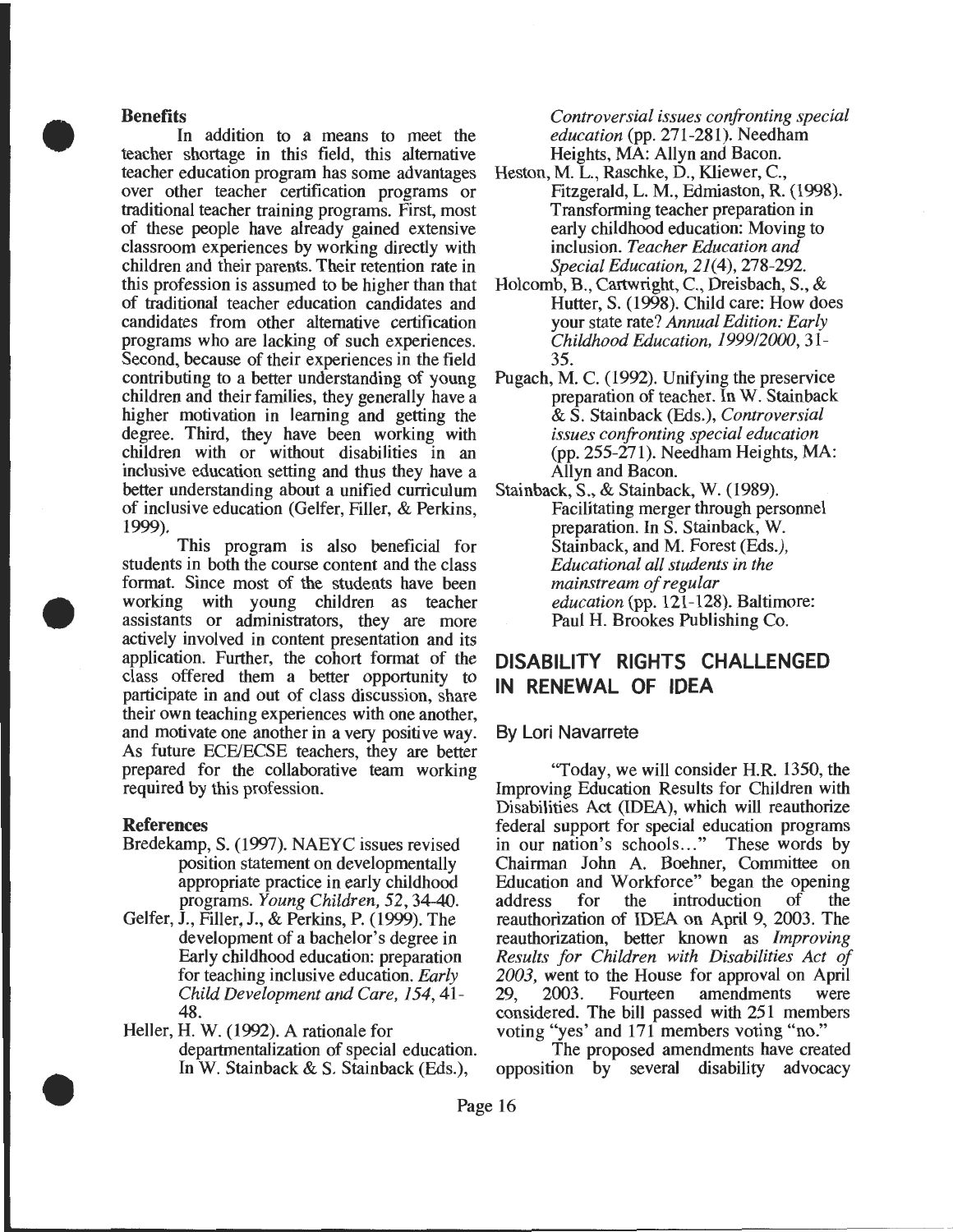groups, including parent, social worker, and child welfare organizations. Below is a review of the principles that guided the renewed IDEA amendments followed by a summary of shared criticisms.

#### **Guiding Principles of the Proposed IDEA Reauthorization**

#### *Stronger Accountability for Results*

•

•

•

Under No Child Left Behind (NCLB), States are responsible for implementing a single accountability system for all students based on strong academic standards for what every child should know and learn, including children with disabilities. This principle aims to incorporate the NCLB principles of assessment for children receiving special education and align then with NCLB accordingly to enhance state efforts to improve student achievement.

*Simplify Paperwork for States and Communities and Increase Flexibility for All* 

According to this principle, IDEA should be simplified and unnecessary paperwork eliminated by focusing on results. This will increase the time spent by teachers on teaching and minimize time currently spent on procedural and non-instructional tasks while still preserving the fundamental rights of students with disabilities. States should be allowed to submit plans to the Department to streamline and simplify paperwork while demonstrating compliance. In addition, states and localities should have more flexibility to use federal special education money to provide direct services for students with disabilities.

Under this principle, meaningful involvement for parents of students with disabilities would also include earlier and easier access to alternative dispute resolution. IDEA would expand and improve upon existing dispute resolution processes through a variety of strategies including improved mediation strategies including improved practices; allowing mediation to be requested at any time during the dispute resolution process; and permitting the use of voluntary binding arbitration for both parents and districts. The law should also simplify the complexities of IDEA's discipline requirements. Changes would improve school safety while preserving protections for students with disabilities.

#### *Research-based Practices*

IDEA should target federal education dollars to implement research-based practices

that have been proven to help students with disabilities learn. Half of the more than 6 million children currently served under IDEA have learning disabilities and about 90 percent of them exhibit reading difficulties as their primary<br>demonstration of their specific learning demonstration of their specific disability. IDEA should ensure the revision of outdated regulations that result in the outdated regulations that result in the<br>misidentification of students as having misidentification disabilities because they did not receive appropriate instruction (in areas such as reading) in their early years. This will help schools focus on identification practices that<br>promote earlier intervention, dramatically promote earlier reducing the misidentification of students with

#### learning disabilities.<br>Criticisms of **Criticisms of the Proposed IDEA Reauthorization**

Several groups have banned together to educate their constituents about the proposed reauthorization of IDEA. Below is a sampling of criticisms and oppositional statements by a few of the respective groups opposing the law.

*Lowering of Standards for Related Services Personnel* 

H.R. 1350 increases professional development and training of general and special education teachers. However, it removes the current requirements that related services personnel standards be based on the highest requirements in the state applicable to a specific profession or discipline. This means that states will be able to lower the standards they use when hiring school social workers. Currently, states can look to the federal government for guidance when drafting their standards. Under the proposed bill, though, they could claim that the federal government does not force them to adhere to these standards. (Inclusion Research Institute, in coalition with The Consortium for Citizens with Disabilities Education Task Force, National Association of Social Workers)

#### *Discipline-Removal of Functional Behavioral Assessments and Plans*

The proposed bill will allow school districts to use one disciplinary policy for all students, regardless of disabilities, which may include removing a student from the school. Although the bill does not allow for cessation of services—requiring instead that a student be moved to an Interim Alternative Education Placement (IAEP), the bill does *not* require a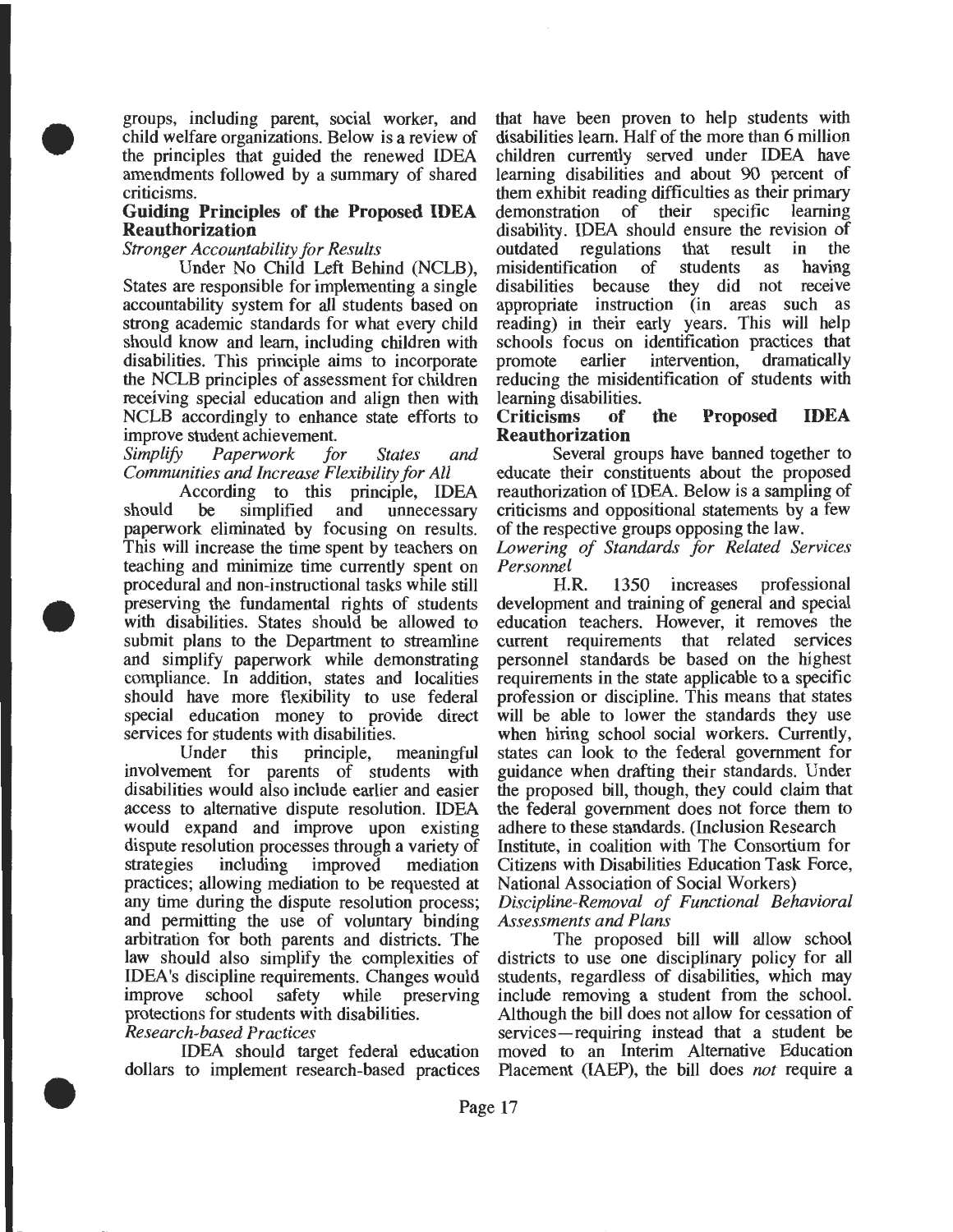manifestation determination, functional behavioral assessment (FBA), or behavior intervention plan (BIP) when a student is removed from school. (Inclusion Research Institute, in coalition with The Consortium for Citizens with Disabilities Education Task Force National Association of Social Workers, National Association of School Psychologists) *Three-Year IEP Option* 

•

•

•

In its current form, H.R. 1350 will allow schools to offer three-year IEPs if the parent and school agree it is appropriate. While there appear to be benefits to this concept, some groups support a pilot program that would allow further study of it. Yet, other groups argue threeyear IEPS and the elimination of short-term objectives and benchmarks gut the civil rights protections of IDEA and remove school accountability for educating children with disabilities. (National Council on Independent Living, National Association of Social Workers) *Funding* 

H.R. 1350 does not contain full funding for IDEA and thus does nothing to ensure that additional resources will accompany these major changes to the law. The bill

diverts funds away from direct services to children with disabilities and allows money to be used for a new prereferral program, to supplant local education funds, to provide "supplemental services," and to be used for purposes other than the provision of services. (National Association of School Psychologists, International Dyslexia Association)

The legislation deals with many complex issues that will have a major impact on the lives of millions of children with disabilities, their parents, teachers, and school administrators. H.R. 1350 will be introduced in the Senate in Summer, 2003. We will soon find out how this current legislation will change the way in which we educate individuals with disabilities in the 21st century.

#### References

Disability Rights Education and Defense Fund(DREDF) IDEA Rapid Response Network (RRN). *Action Alert: IDEA Reauthorization.* Retrieved April 25, 2003 from http://www.jfanow.org/cgi/ getli.pl ?1710

- National Association of Social Workers. *Urge Your Representative to OPPOSE H.R. 1350, the IDEA Reauthorization Bill.*  Retrieved April 26, http://www .naswdc.org/advocacy /alerts/042503.asp
- Committee on Education and the Workforce. *Statement of Chairman John A. Boehner Committee on Education and the Workforce.* Retrieved April 30, 2003 from http://edworkforce .house.gov/markups/108th/fc/ hr 1350/41 Osb.htm
- Council for Exceptional Children. Preliminary analysis of H.R. 1350 prior to subcommittee mark up. Retrieved April 30, 2003 from http://www .cec.sped .org

## **NCATE** VISIT

By Porter Lee Troutman, Jr.,

#### Introduction

The College of Education Multicultural & Diversity Committee met with the NCATE Board of Examiners' diversity team for at least an hour. The dialogue was dynamic and focused on the Standard 4. The NCATE diversity team was highly impressed with the diversity initiatives within our college.

Cultural diversity has emerged as a realistic priority issue for our teacher education students and for Oark County School District (CCSD). Compelling indicators of the need for more diverse experiences was evident in the following local events and demographics:

- The university adoption of cultural diversity core requirement for all core requirement for all undergraduate students.
- A recent 1st year teacher panel presentation to our college of education faculty indicated that teacher education graduates were not adequately prepared to teach in diverse contexts.
- The CCSD new licensed employee appraisal report now incorporates diversity in Planning and Assessment of Student Achievement and Professional Responsibilities.
- Of the 233,000 students attending CCSD schools, over 53% are ethnically diverse.

Page 18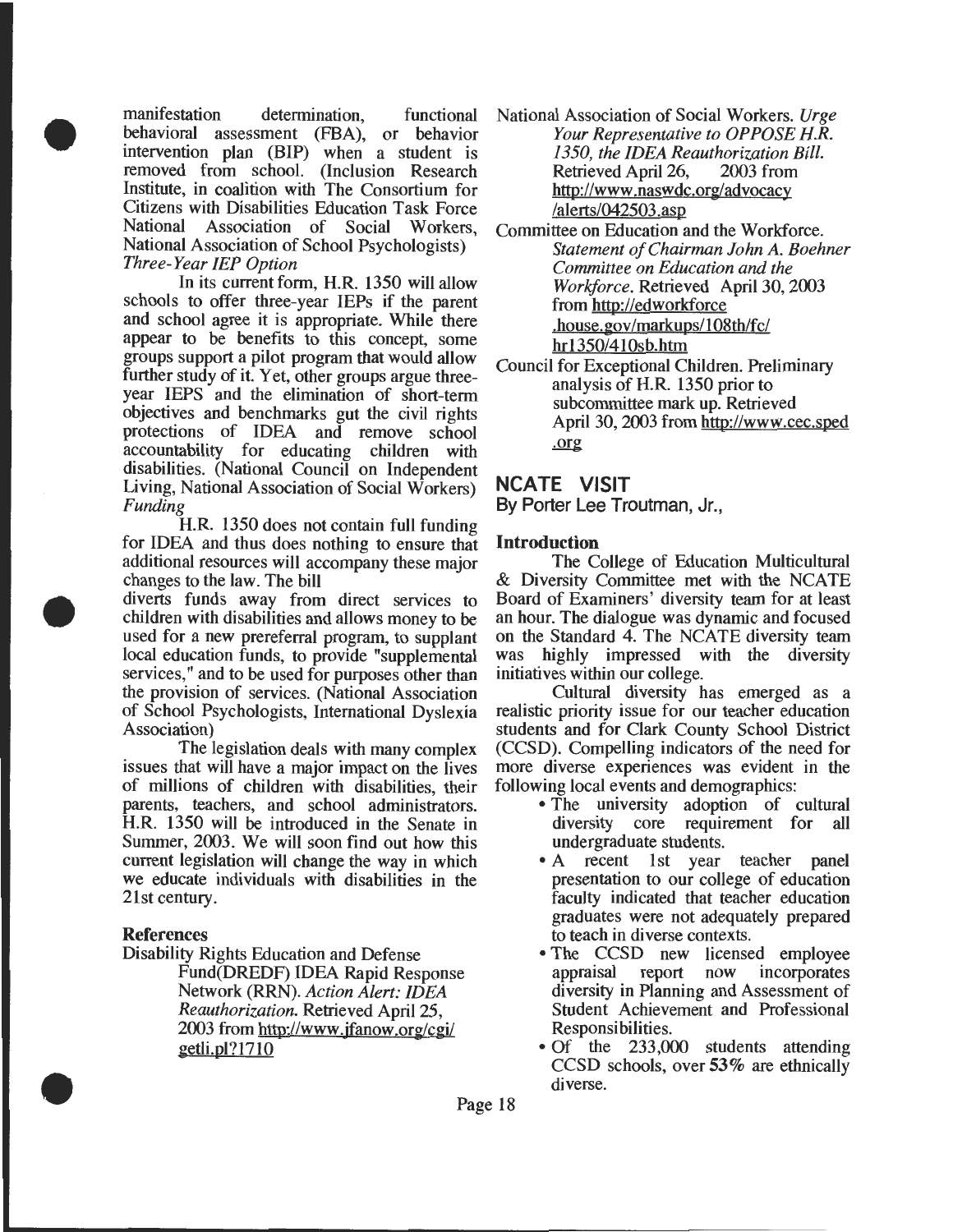• 40,000 students who are identified as Language Learners attend CCSD Schools.

The COE Multicultural and Diversity committee will continue to address the challenges emphasized NCATE and will work collaboratively to improve our preparation of teachers for changing educational context<br>through the following proposed following recommendations and strategies during the forthcoming academic year:

#### TEACHING

•

\_l. Assist in redesigning all field experiences to include a diversity component to provide students with diverse experiences in working<br>with student and families from diverse with student and families from backgrounds.

2. Consult with departments to include diversity issues in course syllabi and content.

#### RESEARCH

1. Identify and create a database of research findings and applications to improve the achievement of diverse students.

2. Assess programs and practices for multicultural and diversity effectiveness.

3. Advocate increased support for research, service, and teaching in local, national, and international culturally diverse contexts.

#### SERVICE

•

•

1. Recruit and retain diverse students, faculty, and staff to build an inclusive COE.

2. Plan and implement multicultural conferences/workshops collaboratively with CCSD and other agencies for COE and CCSD professional development to help close the CCSD diverse student achievement gaps.

3. Design and implement service-learning projects, related to issues of diversity, for all undergraduate and graduates students.

4. Disseminate "best practices and research" information related to multicultural education and diversity via MCE newsletters and websites.

As we prepare for the forthcoming academic year, please assist us in promoting the quality and value needed to become a premier metropolitan research university by continuing to embrace NCATE Standard 4: Diversity, and the COE Multicultural and Diversity Mission Statement and Related Goals.

#### NCATE Standard 4: Diversity

The unit designs, implements, and evaluates curriculum and experiences for candidates to acquire and apply the knowledge, skills and dispositions necessary to help all students learn. These experiences include working with diverse higher education and school faculty, diverse candidates, and diverse students in P-12 schools

#### Standard 4 Broad Categories

1. Design, implementation and evaluation of curriculum experiences;

2. Experiences working with diverse faculty;

3. Experiences working with diverse candidates;

4. Experiences working with diverse students in P-12 schools

#### Mission Statement of The Multicultural & Diversity Committee \*

The emerging philosophy of the Multicultural and Diversity Committee is that excellence in education cannot be achieved without educational equity for all who enter our schools. This includes (but is not limited to) females, males, people of color, people who live in poverty, people who live alternative lifestyles, people with disabilities, people with a language background other than English, people of all ages, and people who have recently immigrated to the United States. Educational equity is defined by processes that work against marginalization and foster knowledge of and respect for the diverse nature of our population. A curriculum reflecting educational equity focuses on providing every individual with the sense that he or she is situated within a school community that values his or her current and potential contributions. Such a curriculum also reinforces the historical and contemporary role of people from diverse backgrounds, including multiple perspectives in relation to the teaching of core subject areas.

\*We invite comment on our Mission Statement. The committee views this as a dynamic Mission Statement that can and will

#### change over time.<br>COE Goals Related to Multicultural Education

#### TEACHING

1. Develop and identify curricula and field experiences to help teacher education students understand the importance of diversity in teaching and learning and construct a frame of

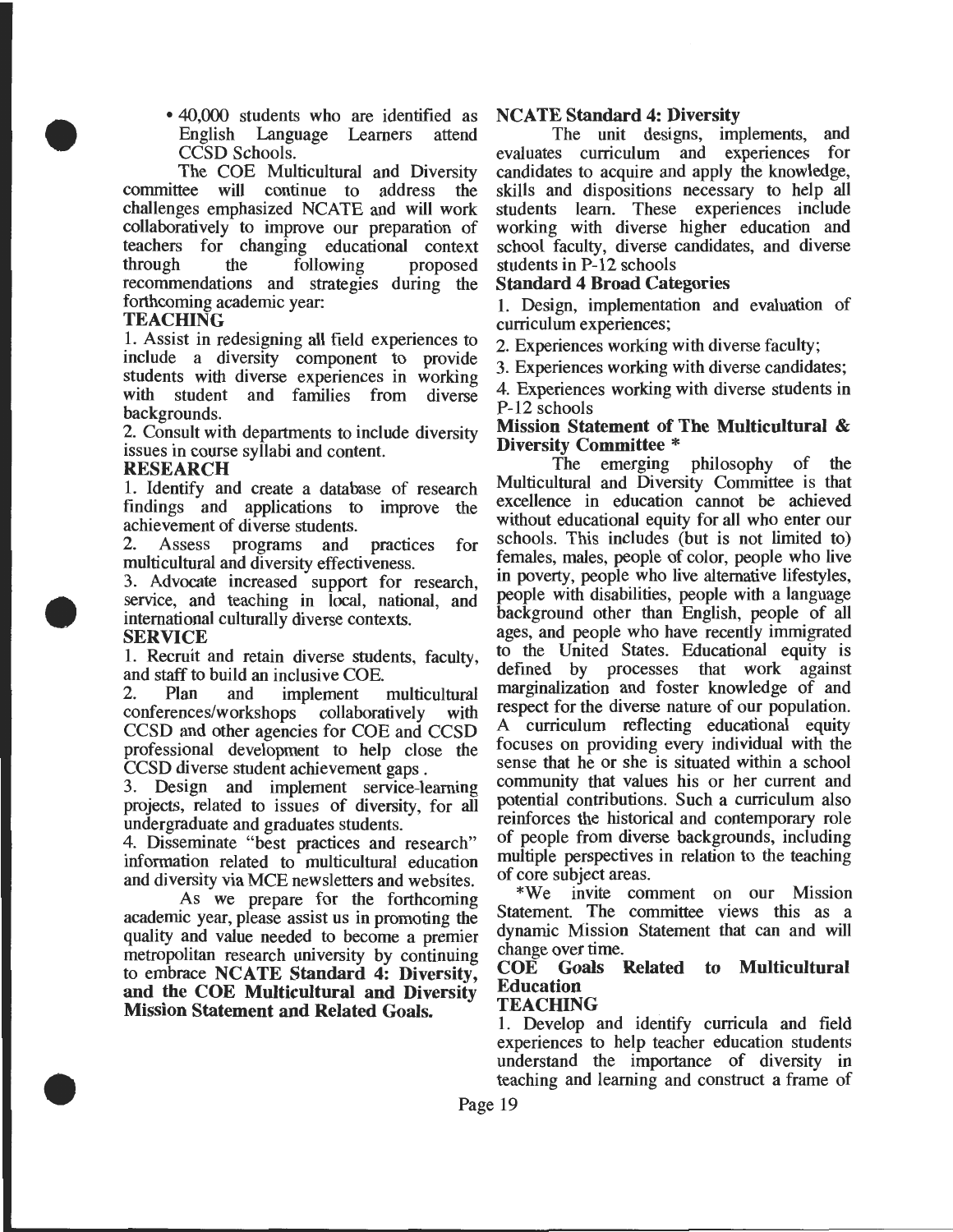reference and inquiry to combat all forms of discrimination in schools and our society.

2. Assist students to develop and teach lessons that incorporate diversity and develop a classroom and school climate that values diversity.

3. Provide for, and create opportunities for reflection on, diverse fieldwork and school experiences involving faculty and students who<br>represents diverse ethnic, racial, gender, ethnic, racial, gender, language, exceptionality and religious groups.

4. Develop an awareness of self, and different teaching and learning styles that are shaped by culture.

#### RESEARCH

•

•

•

1. Explore and conduct research on practices that will close the achievement gap of diverse students.

2. Promote research related to multicultural education instruction and school, university and state policy. .

3. Generate new knowledge through systematic inquiry in areas of multicultural education and explore an interdisciplinary approach to research with ethnic groups such as women's studies, international student services, and minority services.

4. Encourage all researchers to consider the influence of culture on the design,

data collection, analysis, reporting, and probable impact of their research.

#### SERVICE

1. Develop programs to meet the professional development needs of the COE faculty and staff as they relate to culture, class, ethnicity, gender, exceptionality, religion, language, age and other issues.<br>2. De

Design and implement retention and recruitment programs to attract student's faculty and administrators from diverse populations for programs offered in the College of Education.

3. To collaborate with the Oark County School District in meeting the needs in diversity education.

4. To assist faculty with the infusion of diversity issues into the COE curriculum at all levels. HAVE A DIVERSE SUMMER!

## **JUST THE FACTS** II\*

### By Kyle Higgins

Nevada is a rapidly changing State. And, nowhere is this change more apparent than in Clark County. Over the last year the overall population of the State and Clark County is up; there are more children in the State; there are more children/youth of color in the State; there were more babies born; and there were more families living in poverty.

Many families in Nevada live without. basic supports that we assume all families have. For example, from 1998 to 2000, in Nevada, 21% of the children under the age of 18 were uninsured (not covered by private or government health insurance). In 2001, this jumped to 27%. In Clark County,  $22.8\%$  of the children under the age of 18 live without health insurance. This compares to the National average of  $11.6\%$  of all children. We know that children wtthout a regular source of health care are more likely to do poorly in school, have chrome Illnesses, and have uneven growth patterns. Not having health insurance as a child can have lifelong implications.

The media and the public often assume that public health or Medicaid take care of the uninsured. However, in a 2001 study of the State's dentists, the Nevada Legislature found that only 23% df the dentists accepted Medicaid or Nevada Check Up (Nevada's two publichealth programs). Because dentist participation in these programs is so low, and the dentists indicate that they are not likely to begin to participate in these programs, Nevada's participate in these programs, Nevada's children/families do not have access to proper dental care. The dentists indicated that their lack of participation in the public-health programs was due to the low fees they received for treating people with no insurance.

These data are compounded by what is occurring nationally in terms of health care for the children/youth of the United States. In his first year in office, President George Bush has:

- Cut \$35 million in funding for advanced pediatric training for doctors.
- Delayed rules that would reduce "acceptable" levels of arsenic in drinking water.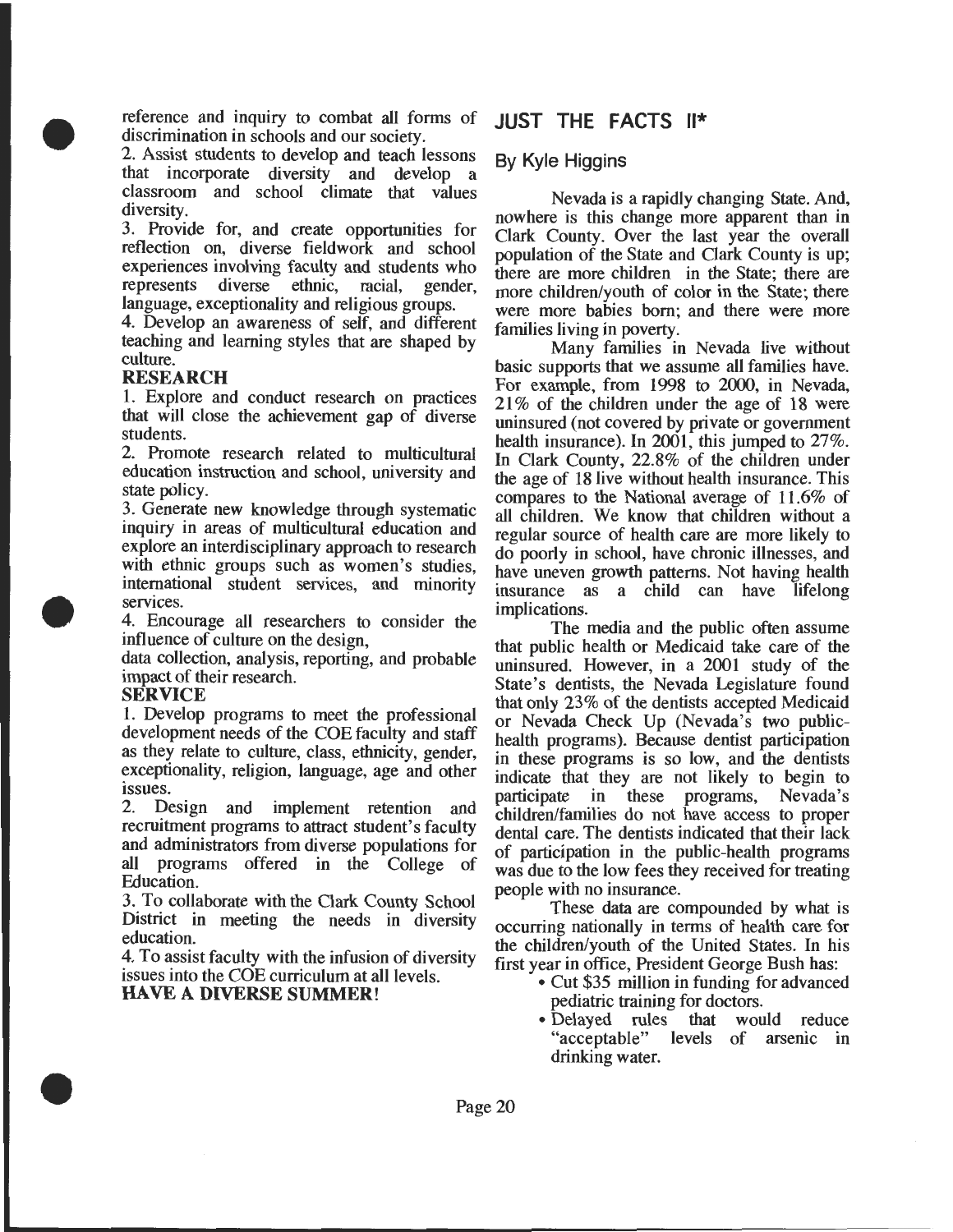- Reduced by 86 percent the Community Access Program, that coordinated care for people without health insurance among public hospitals, clinics, and other health care providers---virtually guaranteeing that children and their families without health insurance will go without appropriate health care.
- Threatened to shut down the White House AIDS office.
- Cut \$15.7 million from programs dealing with child abuse and neglect.
- The list continues to grow.

•

•

•

The United States is the only highly industrialized democracy in the world, besides South Africa, that does not have universal health care for all of its citizens. Forty one million two hundred thousand (and growing) Americans have no health care coverage. Next time you go to the doctor, or take your child to the doctor, reflect on the number of children and families living in Nevada who do not have that privilege .... consider the impact that will have overtime on us as a nation.

#### 2000 Nevada Demographics

State Population 2,034,050<br>Clark County 1,405,099 Clark County  $(69.1\% \text{ of Nevada's populations})$ <br>Washoe County 341,935 Washoe County (16.8% of Nevada's population) Rest of the State (14.1% of Nevada's population)

Adult (20 & older) 1,462,520  $(71.9\% \text{ of Nevada's population})$ <br>Child  $(19 \& under)$  571,530 Child  $(19 \& \text{under})$ (28.1% of Nevada;s population)

#### 2000 Nevada Demographics of Children and Projected 2005

| <b>Age Groups</b><br>(Percent Change) | 2000    | 2005    |
|---------------------------------------|---------|---------|
| 0-4 years old                         | 148,447 | 166,652 |
| $(12.3\%)$<br>5-14 years old          | 293,667 | 297,928 |
| $(1.5\%)$<br>15-19 years old          | 129,416 | 152,156 |
| $(17.6\%)$<br>Total                   | 571,529 | 616,735 |
| $(7.9\%)$                             |         |         |

#### 2000 Nevada Race/Ethnicity of Children /Youth

| <b>Racial/Ethnic Group</b>                      |            |            |  |  |  |
|-------------------------------------------------|------------|------------|--|--|--|
| <18 years old<br>$\langle 20 \rangle$ years old |            |            |  |  |  |
| White,                                          | 280,913    | 308,779    |  |  |  |
|                                                 | $(53.9\%)$ | $(54.1\%)$ |  |  |  |
| Non-Hispanic                                    |            |            |  |  |  |
| African American                                |            |            |  |  |  |
|                                                 | 41,576     | 45,365     |  |  |  |
|                                                 | $(8\%)$    | $(7.9\%)$  |  |  |  |
| Hispanic                                        | 48,945     | 162, 984   |  |  |  |
|                                                 | $(28.6\%)$ | $(28.5\%)$ |  |  |  |
| Asian &                                         |            |            |  |  |  |
| Pacific Islander                                |            |            |  |  |  |
|                                                 | 20,877     | 23,436     |  |  |  |
|                                                 | (4%)       | $(4.1\%)$  |  |  |  |
| <b>Native American</b>                          |            |            |  |  |  |
|                                                 | 6,139      | 6,752      |  |  |  |
|                                                 | $(1.2\%)$  | $(1.2\%)$  |  |  |  |
| Other                                           | 1,142      | 1,216      |  |  |  |
|                                                 | $(0.2\%)$  | $(0.2\%)$  |  |  |  |
| <u>Biracial</u>                                 | 21,259     | 22,998     |  |  |  |
|                                                 | $(4.1\%)$  | $(4.0\%)$  |  |  |  |
| TOTAL                                           | 520,951    | 571,530    |  |  |  |

### 2000 Nevada Household by Type

|                         | Category                    | <b>Number</b> | <b>Percent</b> |  |
|-------------------------|-----------------------------|---------------|----------------|--|
|                         | <b>Family households</b>    |               |                |  |
|                         |                             | 498,333       | 66.3%          |  |
|                         | ·With own children          |               |                |  |
|                         | under 18 years              |               |                |  |
|                         |                             | 238,846       | 31.8%          |  |
|                         | Married-couple              |               |                |  |
|                         |                             | 373,201       | 49.7%          |  |
|                         | .With own children          |               |                |  |
|                         | under 18 years              |               |                |  |
|                         |                             | 166,072       | 22.1%          |  |
|                         | Female householder, no      |               |                |  |
|                         | husband present             |               |                |  |
|                         |                             | 83,482        | 11.1%          |  |
| n<br>·With own children |                             |               |                |  |
|                         | under 18 years              |               |                |  |
|                         |                             | 50,675        | 6.7%           |  |
|                         | Non family households       |               |                |  |
|                         |                             | 252,832       | 33.7%          |  |
|                         | Households with individuals |               |                |  |
| under 18 years          |                             |               |                |  |
|                         | Households with individuals | 264,800       | 35.3%          |  |
|                         |                             |               |                |  |
|                         | 65 years & older            |               |                |  |
|                         |                             | 159,831       | 21.3%          |  |
|                         | <b>Total</b>                | 751,165       | 100%           |  |

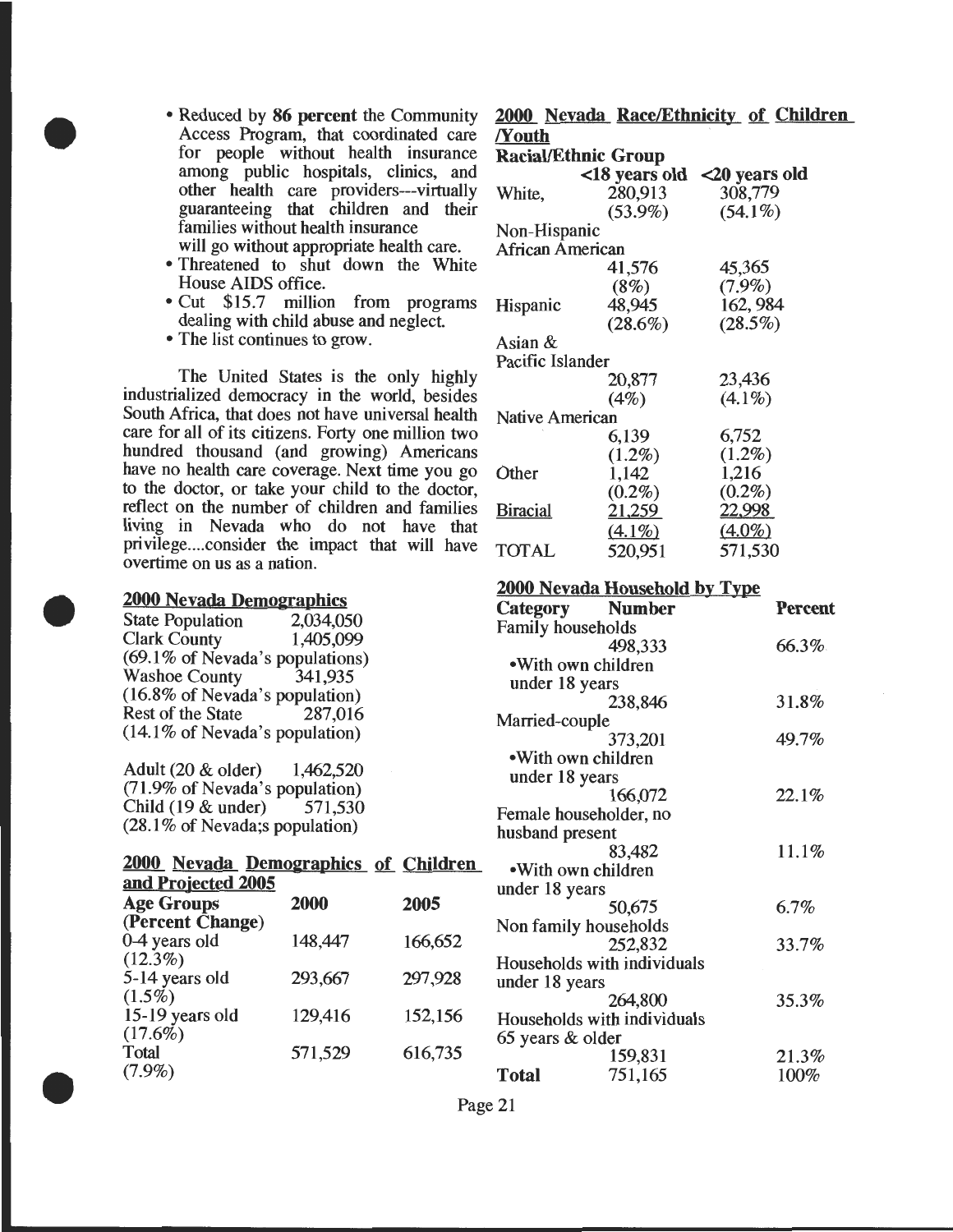Average Household Size 2.62 Average Family Size3.14

•

•

•

1998-2000 Nevada Percent of Low-Birthweight Babies  $=7.5\%$ (National Average is  $7.6\%$ )

Out of the total of 87,235 babies born during this period, 6,507 weighed less than 5.5 pounds.

Among the 17 counties in Nevada, the percent of low birth weight babies ranged from a low of 0% in Eureka County to a high of 12.8 in Mineral County. Clark County had a percentage of 7.5%.

## 1998-2000 Nevada's Teen Birth Rate=35.7 per 1,000 females, ages 15 to 17.

Ethnic Group Teen Births

| Hispanic Americans       | 48.7%   |
|--------------------------|---------|
| Whites                   | 32.7%   |
| <b>African Americans</b> | 12.6%   |
| Asian/Pacific            |         |
| <b>Islanders</b>         | 2.8%    |
| <b>Native Americans</b>  | 2.0%    |
| Other                    | $1.2\%$ |

The teen birth rate ranged from a low of 0 births per 1,000 teens, ages 15 to 17, in Eureka County, to a high of 38.7 in Clark County.

The National teen birth rate was 27.5, which is a 4% decline from 1999.

#### 2000 Nevada Inadequate Prenatal Care

Number of women with delayed prenatal care  $=$ 5,938

Percent of women with delayed prenatal care = 20.7%

Number of women with no prenatal care = 1,410

Percent of women with no prenatal care = 4.9%

Number of women for whom no data are<br>available =  $1,501$ available  $=$ 

Percent of women for whom no data are<br>available =  $5\%$ available  $=$ 

Total number of live births in Nevada = 30,130

Approximately 26% of Nevada mothers in 2000 had delayed or no prenatal care. The average number of prenatal visits for Nevada mothers was 11. The American College of Obstetricians & Gynecologists recommends that women receive at least 13 prenatal visits during a full-term, low-risk pregnancy.

Of the racial-ethnic groups, whites were the most likely to have received prenatal care in the first trimester  $(84.3\%)$ , followed by Asians  $(79.2\%)$ , African Americans  $(65.2\%)$ , Native Americans (63.2%), and Hispanic Americans  $(60.2\%)$ .

#### Immunization Rates of 2-year-olds in Nevada

74.7% of Nevada's two-year-olds are fully immunized (62.3% in Clark County). This compares to a national figure of 77.6%. The range of immunization in Nevada was a high of 88.6% in Pershing County to a low of 39.1% in Carson City.

### Children in Poverty

The percent of children living in poverty is the percentage of children under the age of 18 who live in families with incomes below the U.S. poverty threshold. In 2001, the U.S. poverty threshold for a family of four was \$17,463. The poverty rate for the U.S. in 2000 was 11.9% for all persons and 16.2% for children under the age of 18.

Nevada's poverty rate for all ages  $= 10\%$ (15.6% in Clark County)

Nevada's poverty rate for children under the age of  $18 = 15\%$  or 73,130 children/youth) (16.4% in Clark County)

Of all age groups, children are the most likely to live in poverty. Next time you think about welfare reform, see the face of a child.

#### 1999-2000 Nevada School Enrollment

Total students 325,610 [percentage growth over previous year 4.7%].

The majority of the students in public schools were white  $(58.8\%)$ , followed by<br>Hispanic Americans  $(23.9\%)$ . African Hispanic Americans (23.9%), African<br>Americans (10.1%), Asian/Pacific Islander  $(10.1\%)$ , Asian/Pacific  $(5.4\%)$ , and Native American  $(1.8\%)$ .

The Clark County School District (33%) had the highest transiency rate, Eureka (10%) and Lincoln (10%) had the lowest.

Eleven percent (35,714 children) of the student population in Nevada is enrolled in Special Education. The two largest counties in the state have the most children with disabilities, 22,568 in Clark County and 6,072 in Washoe County.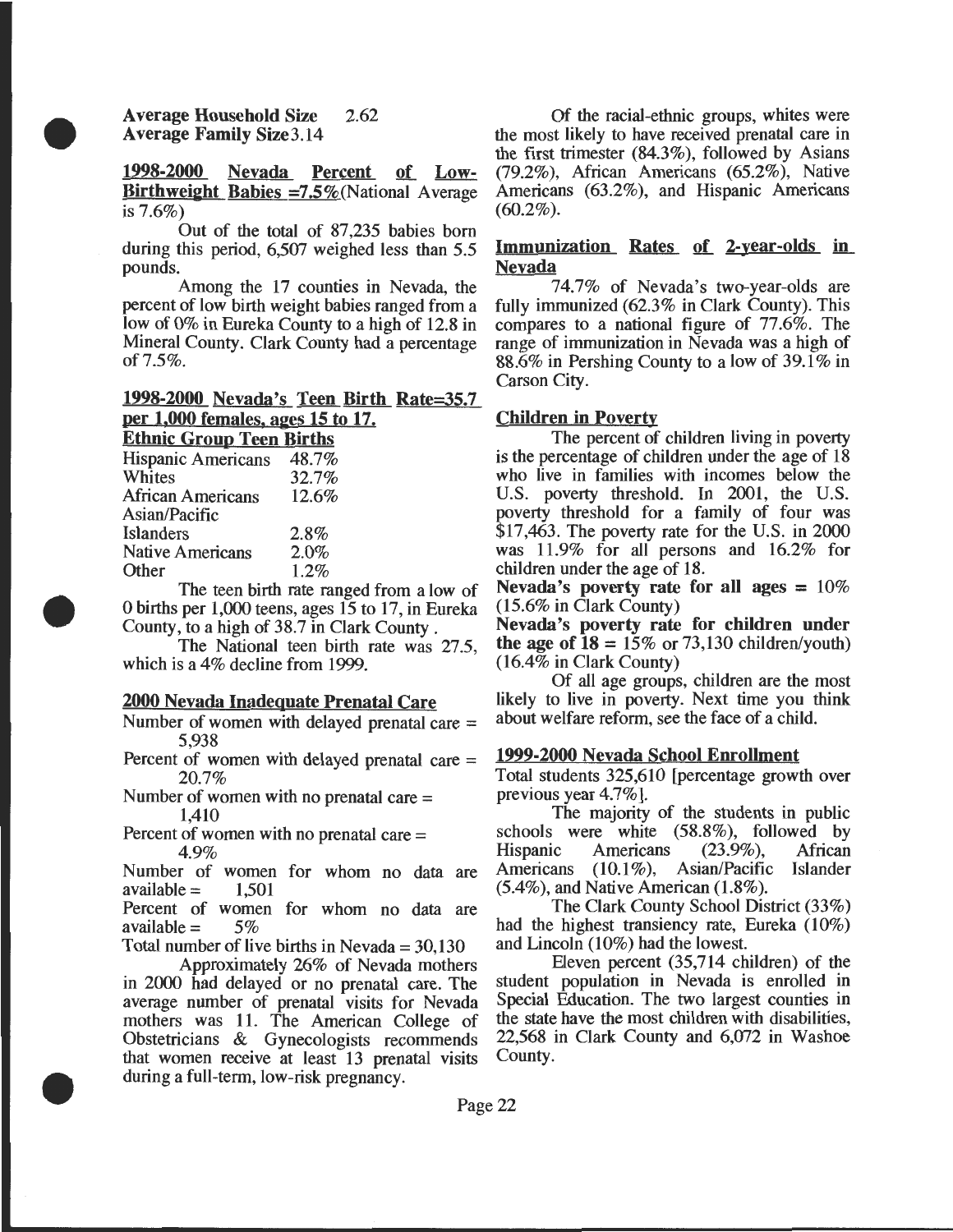# Nevada

Approximately, 6.1% of students in grades 9-12 in Nevada from school year 1999- 2000 were high school dropouts (this ranged from a low of 0% in Eureka County to a high of 15.8% in White Pine County). In Clark County, the percentage was 6.9%.

#### 1998-2000 Infant Mortality

•

•

•

The infant mortality rate in Nevada was 6.7%. Of the 87,235 babies born during this period, 582 babies died before they reached their first birthday. The 1998 rate for the nation was 7.2%. The three leading causes of infant death in 1999 were (a) congenital malformations, (b) low birth weight, and (c) sudden infant death syndrome.

## 1998-2000 Causes of Child Death (Ages 1-

14) in Nevada Clark County Accidents  $= 76$ Homicide  $=9$ Suicide  $= 6$ Other =  $104$  $\textbf{TOTAL} = 191$ **Washoe County** Accidents  $= 18$ Homicide  $= 3$ Suicide  $= 3$ Other =  $23$  $\textbf{TOTAL} = 47$ Rest of State  $Accidents = 25$ Homicide= *5*  Suicide  $= 2$ Other =  $11$  $\textbf{TOTAL} = 43$ 

The child death rate ranged from a low of 0 in Esmeralda, Eureka, and Mineral counties to a high of 41 in Pershing County.

#### 1998-2000 Teen Violent Deaths in Nevada

The teen violent death rate is the number of deaths from suicide, homicide, and accidents per 100,000 teens, ages 15 to 19. During this period 238 teen deaths in the State were classified in this category for a rate of 64.5 (63.5 in Clark County) deaths per 100,000 teens. The national rate was 86 per 100,000.

## 1999-2000 High School Dropout Rate in 1999 Child Abuse and Neglect Reports (Ages 17 and under)

Total= 12,797 (7,650 Clark County)

Substantiated =3,441 (2,463 Clark County)

Unsubstantiated =  $8,736$  (4,985 Clark County)

Unknown =  $620$  (202 Clark County)

The three most frequently documented types of child maltreatment were physical neglect (15.2%), lack of supervision (17.3%), and minor physical injury (14.3%).

#### 2000 Children and Domestic Violence

In 2000, the number of domestic violence cases with children present was 7,890 (38%) of the 20,648 reported cases of domestic violence. This number was up from 1999 (6,867). These data under represent the number of incidents of domestic violence in which a child was present because (a) police reports may not be fully completed in all cases, and (b) not all cases of domestic violence are reported.

In 2000, the 15 domestic-violence agencies provided services to 10,809 Nevada children; of these 1,819 children spent time living in domestic-violence shelters.

### 1998-2000 Nevada .Juvenile Violent Crime Arrest Rate (ages 10-17)

. Total state juvenile violent crime arrest rate  $= 273.8$  arrests per 100,000 youth ages 10 to 17 for a total of 1,716 juvenile violent crime arrests. Clark County juvenile violent crime arrest rate = 306.6 juvenile violent crime arrests

In 2000, 85.1% of all state-wide juvenile arrests were male.

Carson City (462.3) and Clark County (306.6) had the highest arrest rate while Esmeralda, Eureka, and Lincoln counties reported no juvenile crime arrests.

In Nevada, juvenile violent crime includes murder, non negligent manslaughter, rape, robbery, and aggravated assault.

In 2000, the total number of juvenile arrests made for all types of offenses was 25,730.

\*All data reported come from the U.S. Census Bureau, 2000 or the *2002 Nevada Kids Count Data Book*  prepared by the UNLV Center for Business and Economic Research.